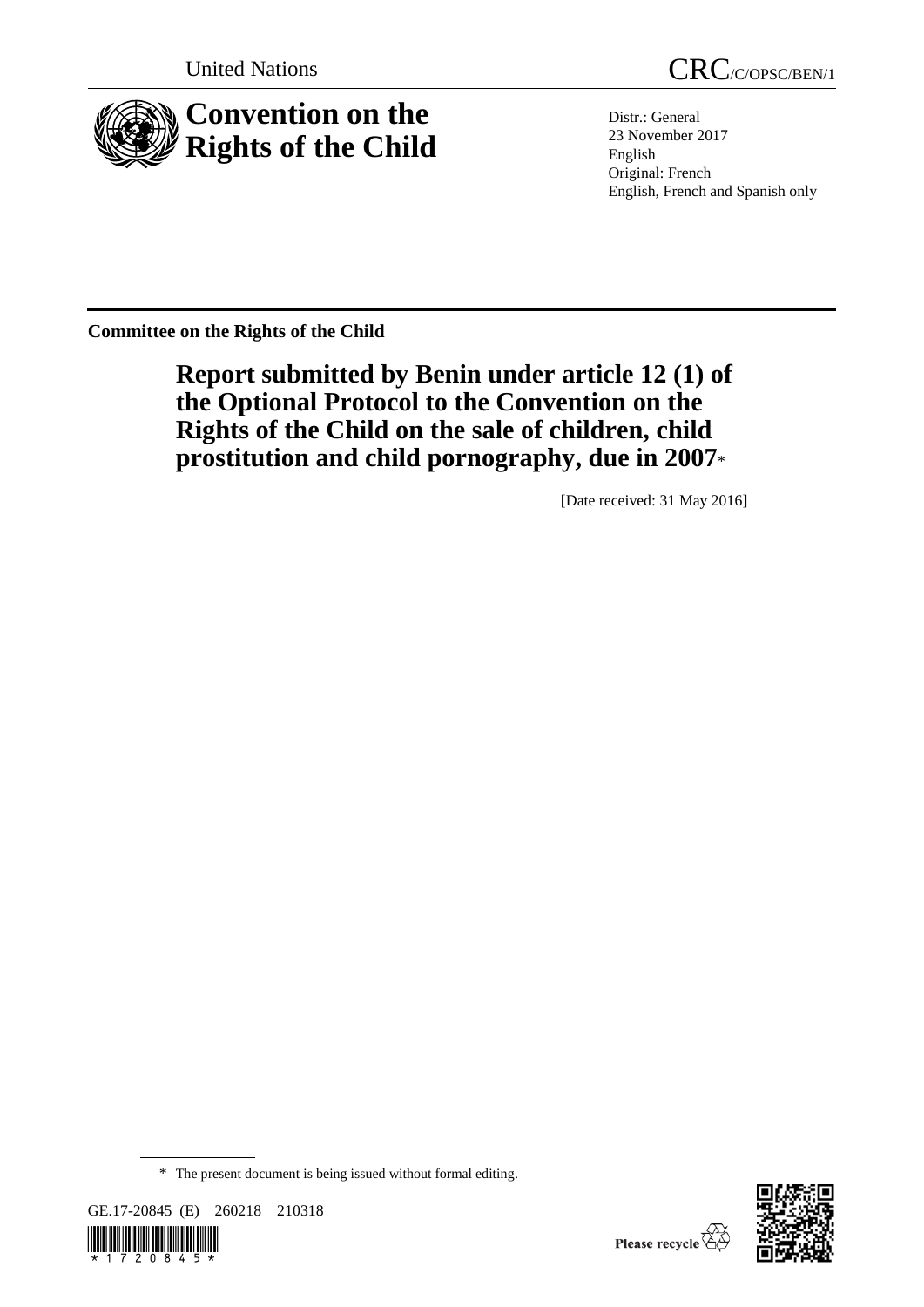# Contents

|       | Page           |
|-------|----------------|
|       | $\mathcal{E}$  |
|       | $\overline{4}$ |
| L.    | $\overline{4}$ |
| H.    | 12             |
| III.  | 15             |
| IV.   | 19             |
| V.    | 22             |
| VI.   | 28             |
| VII.  | 29             |
| VIII. | 29             |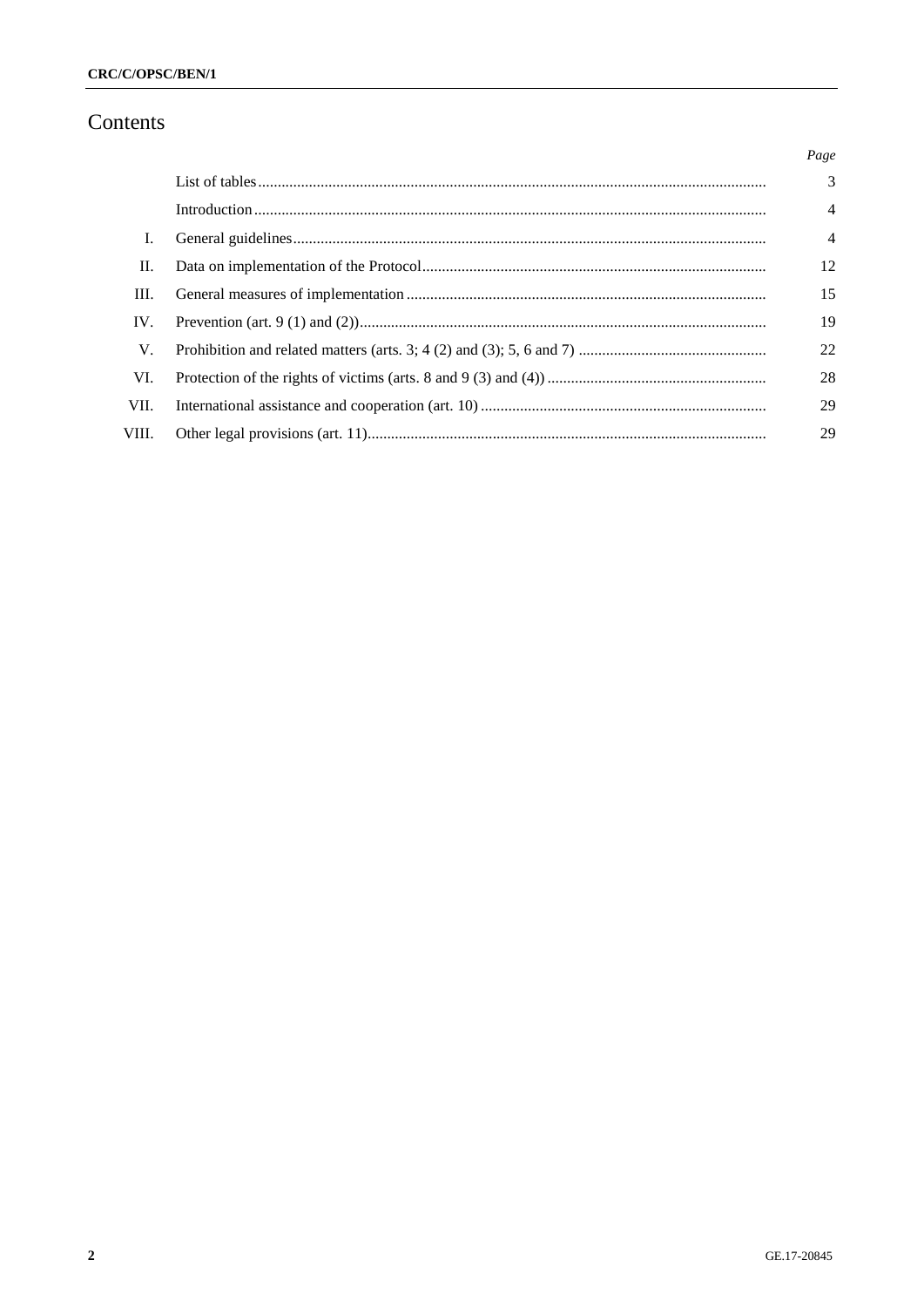# **List of tables**

| Table 1 Distribution by sex, age group and place of residence of children              | 12 |
|----------------------------------------------------------------------------------------|----|
| Table 2 Vulnerability of potential child victims of trafficking according to the level | 19 |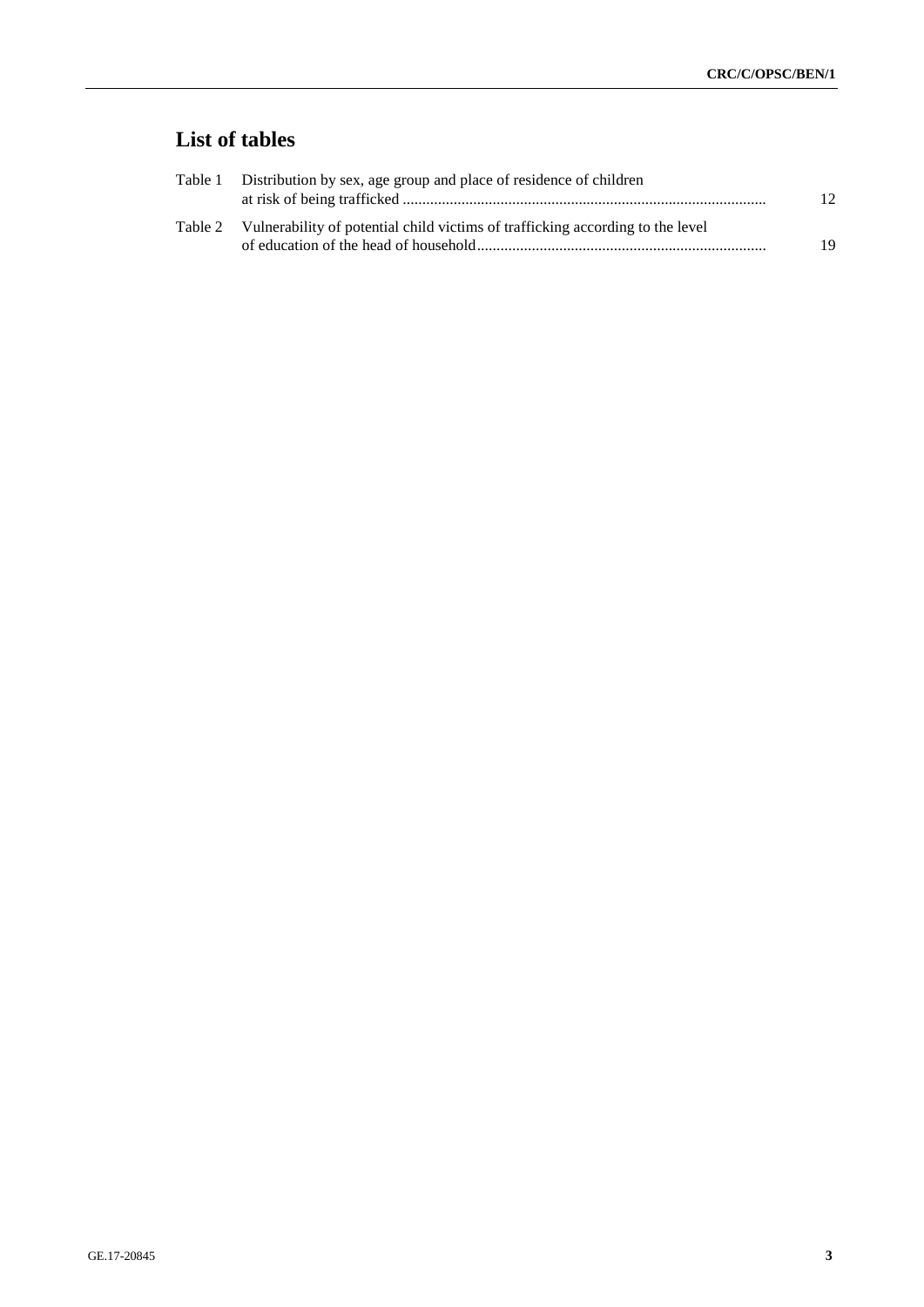# **Introduction**

1. Benin ratified, without reservations, the Convention on the Rights of the Child on 3 August 1990 and the two Optional Protocols thereto in 2005. On 5 September 2006, the law on the ratification of the Convention was published in the Official Gazette, thus completing its effective incorporation into the domestic legal order.

2. In accordance with article 44 of the Convention, Benin has submitted and presented its initial<sup>1</sup> and second<sup>2</sup> periodic reports to the Committee on the Rights of the Child and reported on its implementation of the Committee's recommendations and concluding observations in its combined third to fifth reports, <sup>3</sup> which are pending review by the Committee.

3. In the same vein, on 17 April 1997, Benin ratified the African Charter on the Rights and Welfare of the Child, a regional legal instrument on the rights of the child, which was adopted in 1990 by the Organization of African Unity (now the African Union). By ratifying these instruments, Benin made a commitment to report on the measures taken to give effect to the rights and freedoms set out therein, in accordance with the respective requirements of the relevant monitoring provisions.

4. The present report has been prepared in accordance with the requirements of article 12 of the Optional Protocol to the Convention on the Rights of the Child on the sale of children, child prostitution and child pornography. It covers the period from 2005 to 2015.

# **I. General guidelines**

# **1. Description of the process of preparation of the report**

5. The present report is the result of an inclusive and participatory national consultation process in which State bodies, civil society actors and especially children helped gather information. This process was supported by the United Nations Children's Fund (UNICEF).

6. The information and data contained in the report were compiled by the Ministry of Justice, in cooperation with other governmental and non-governmental bodies working within the National Monitoring Committee on the Implementation of International Human Rights Instruments.

- 7. The process comprised four phases:
	- Development of a data-collection protocol and its approval by a steering committee set up for that purpose
	- Data collection
	- Preparation of the preliminary draft report
	- Approval of the final report

8. Once the data had been collected, four sectoral workshops were organized with the participation of resource persons from ministries, technical departments and civil society organizations. The workshops focused on the following action areas:

- Justice and security
- Education and health
- Social protection
- Communication, employment and tourism

<sup>&</sup>lt;sup>1</sup> 22 January 1997.

<sup>2</sup> 20 April 2005.

 $3\quad 2013.$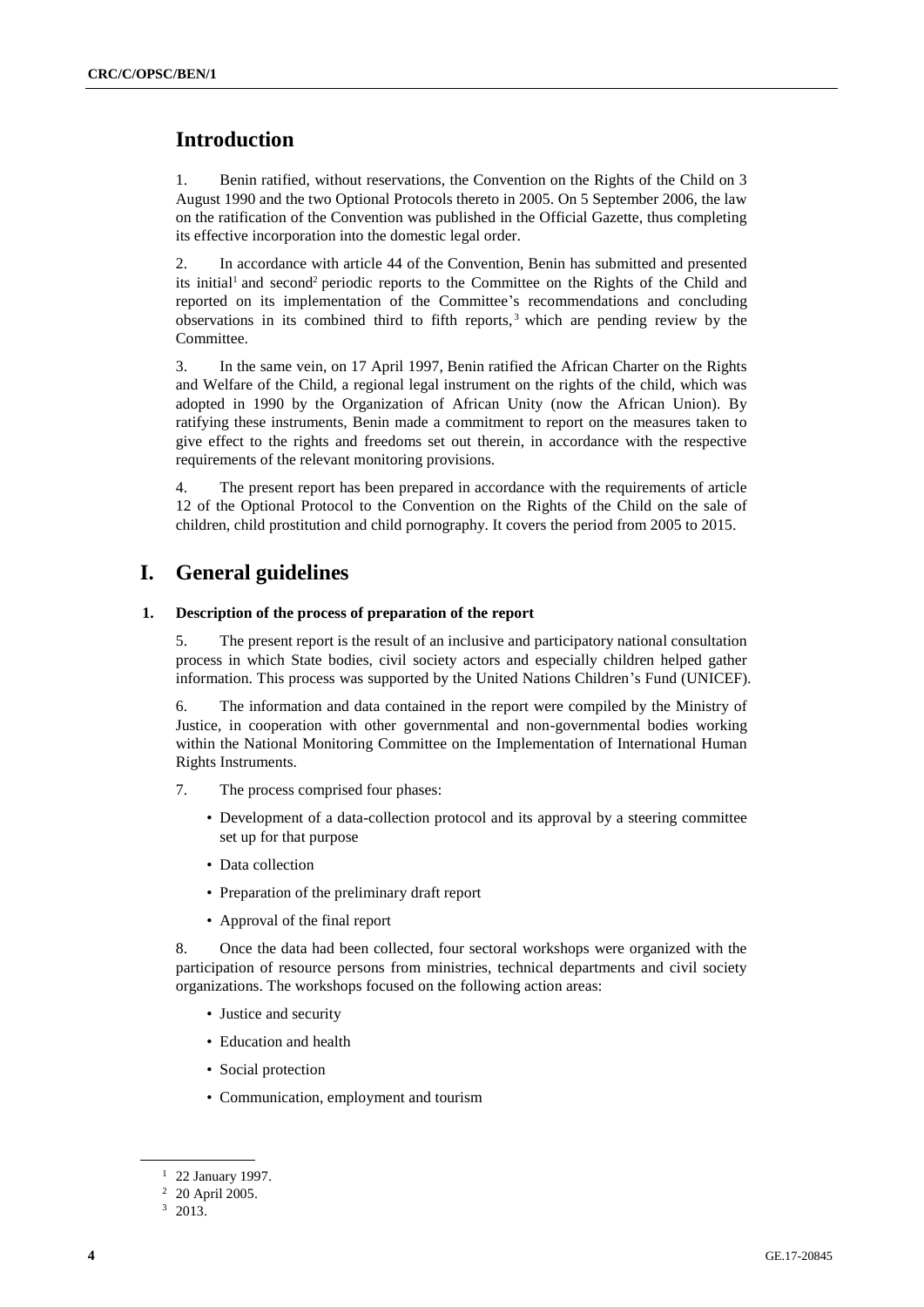9. The sectoral workshops yielded further data. A preliminary draft report was prepared and then submitted for approval to the National Monitoring Committee on the Implementation of International Human Rights Instruments.

# **2. Account taken of the general principles of the Convention on the Rights of the Child in the implementation of the Optional Protocol**

#### **2.1 Non-discrimination**

10. New laws have been enacted that strengthen respect for the principle of nondiscrimination, which is guaranteed under the Constitution, as mentioned in previous reports.

11. For instance, article 5 of Act No. 2011-26 of 9 January 2012 on the prevention and punishment of violence against women establishes the promotion of gender equality as a national priority.

12. Act No. 2015-08 on the Children's Code, adopted on 26 January 2015 and awaiting promulgation, clearly establishes the principle of non-discrimination. Article 7 of the Code provides: "Every child shall be entitled to the enjoyment of all the rights and freedoms recognized and guaranteed in this Act and in particular to equal treatment as regards services, property and benefits, irrespective of the child's or his or her parents' or legal guardians' race, origin, ethnic group, national and social origin, sex, language, religion, political or other opinion, fortune, birth, disability, family situation or other status."

13. The Government organized two awareness-raising events, one in 2010 and the other in 2011, to follow up on the decisions reached at the World Conference against Racism, Racial Discrimination, Xenophobia and Related Intolerance.

14. In 2014, Benin adopted an action plan to combat racism, racial discrimination, xenophobia and related intolerance.

#### **2.2 Best interests of the child**

15. Several provisions of Beninese law enshrine respect for the best interests of the child.

#### *In the field of adoption*

16. Adoption, whether full or simple, may take place only if there is good reason and if it is clearly to the advantage of the adoptee (art. 336 of the Personal and Family Code).

#### *Within the family environment and in case of placement of the child in an institution*

17. Articles 425 et seq. of the Personal and Family Code provide for delegation of parental authority in civil matters and deprivation of parental authority in criminal matters when, as a result of misconduct by one or both parents or legal guardians, the family environment is no longer conducive to the harmonious development of the child.

#### *In inheritance law*

18. A conceived child may inherit provided that it is born alive (art. 594 of the Personal and Family Code).

#### *In criminal procedure*

19. A number of criminal procedure provisions promote respect for the best interests of the child, including:

- Special jurisdiction courts for alleged child offenders (art. 654 of the Code of Criminal Procedure)
- Mandatory testing by the competent health services for HIV/AIDS and other sexually transmissible infections for rape victims and perpetrators to determine the likelihood of an infection that might result in further harm to rape victims (art. 14 of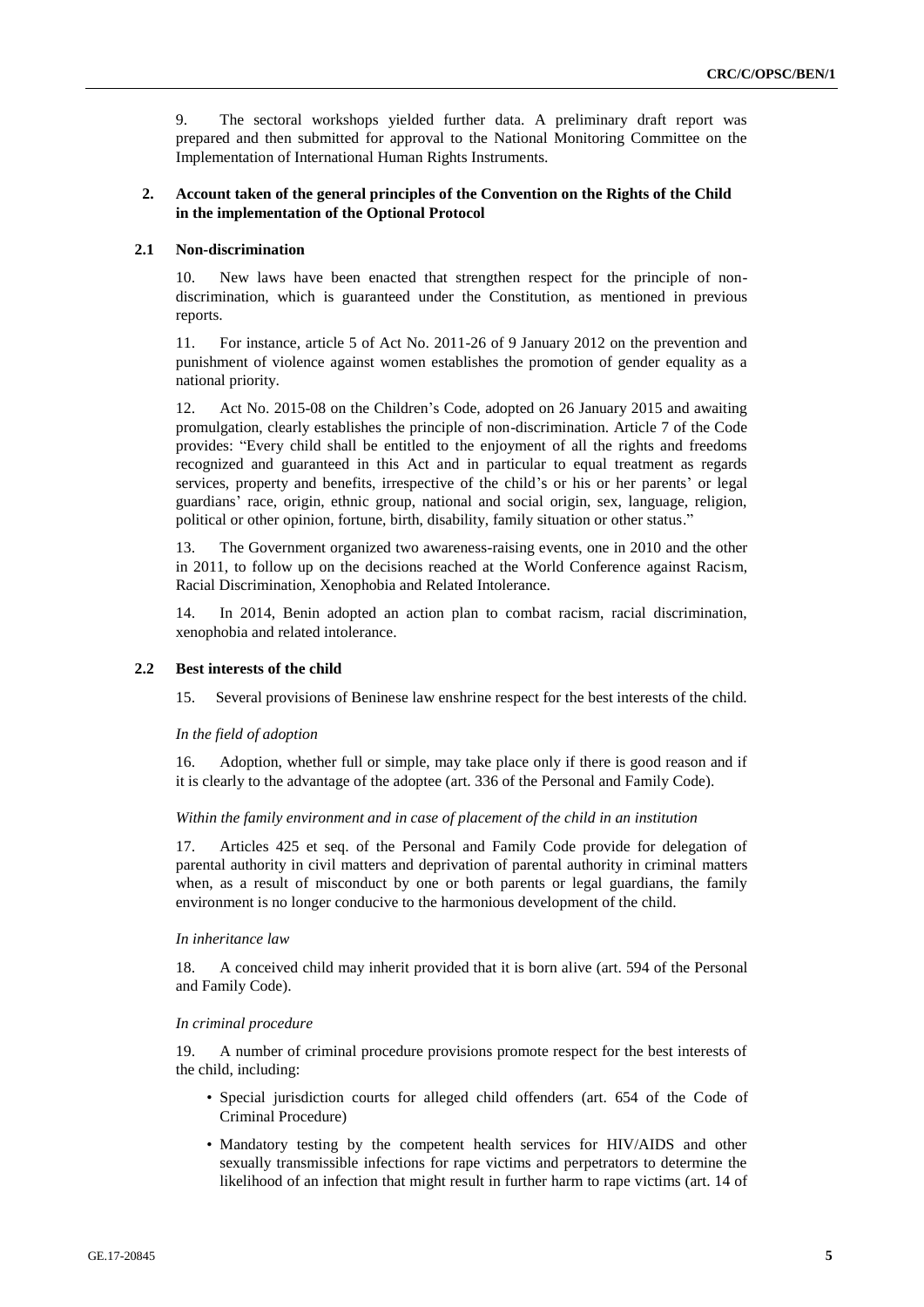Act No. 2011-26 of 9 January 2012 on the prevention and punishment of violence against women)

#### *At the time of sentencing*

20. The minority of the victim constitutes an aggravating circumstance for certain offences. For example article 5 of Act No. 2003-03 on the suppression of female genital mutilation in the Republic of Benin provides that "where genital mutilation is practised on a minor under 18 years of age, the offender shall be liable to imprisonment for a term of three (3) to five (5) years and a fine of up to three million (3,000,000) francs".

21. Similarly, the minority of the victim is the determining criterion for the classification of certain offences. For instance, under the provisions of Act No. 2006-19 of 5 September 2006 on sexual harassment and the protection of victims in the Republic of Benin, the age of the victim is a criterion of vulnerability and a constitutive element of the offence of sexual harassment (art. 3) and determines the special care measures to be taken for the benefit of the harassed child (arts. 17 and 21).

22. Article 8 (2) of the Children's Code provides: "The term 'best interests of the child' refers to the primacy of protecting and promoting, in all circumstances, the rights of the child with a view to his or her fulfilment, well-being, growth and preparation for active life as a mature and responsible adult."

### **2.3 The right to life, survival and development**

23. The right to life is enshrined in the Constitution.

24. The death penalty was abolished in Benin in 2012.

25. Article 679 of Act No. 2012-15 of 18 March 2013 on the Code of Criminal Procedure provides that: "If a custodial sentence is imposed on a minor over the age of fifteen (15) years, the court may either order one of the supervision or rehabilitation measures provided for in articles 688, 690 and 692 to 694 of the present Code or impose a criminal sentence, with the proviso that the penalty may not exceed half of the sentence that would have been imposed on a convicted person aged 18 or over." In any event, Benin is party to the Second Optional Protocol to the International Covenant on Civil and Political Rights, aiming at the abolition of the death penalty.

26. However, the amended Criminal Code, which expressly prohibits the death penalty, is still awaiting adoption.

27. Any violation of the right to life is punishable under law.

28. Ritual infanticide that is not the result of a conviction is a harmful social and cultural practice affecting the child's right to life.

29. However, efforts to combat infanticide have been strengthened by the adoption of a new national child protection policy.

30. Articles 339 to 341 of the new Children's Code, which is currently awaiting promulgation, define the penal regime governing both infanticide in general and ritual infanticide.

31. According to the December 2013 social indicators survey, the ChildPro database identified 15 cases of children at risk of infanticide (3 girls and 12 boys) who were saved thanks to the intervention and vigilance of people of goodwill. These cases represent 0.1 per cent of the 17,320 recorded cases of vulnerable children.

32. A national forum on the protection of the lives of so-called "witch children" on the theme "Defending life: What fate for the victims of ritual infanticide in Benin?" was held in Parakou from 28 to 29 March 2012 under the sponsorship of the Ombudsman. Organized by Franciscains Bénin in partnership with UNICEF, the forum revealed that the practice is in decline though pockets of resistance remain. However, a dearth of statistics makes it impossible to measure the impact of the actions taken.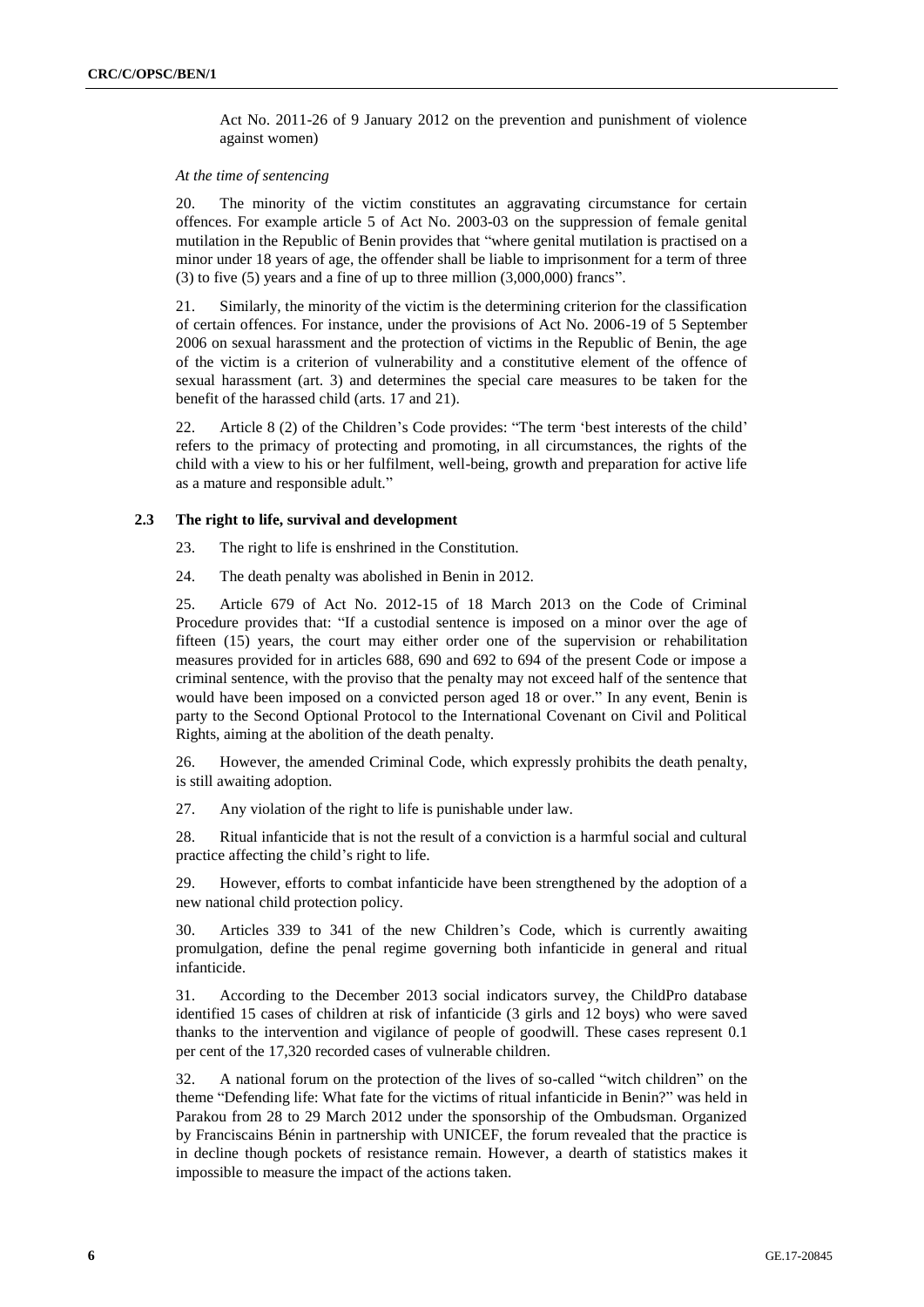33. Accordingly, representatives of State bodies and NGOs, local elected officials and religious and traditional leaders have been included in discussions on new strategies that could be developed to eradicate the killing of witch children in the north of Benin, such as mechanisms to raise awareness and promote dialogue and behavioural change, efforts to persuade the main stakeholders to get involved; prevention and punishment through court action, and the active involvement of keepers of tradition and executioners.

34. As part of the follow-up to the recommendations made during the universal periodic review, Franciscains Bénin organized national consultation days in 2013 and 2015 to evaluate the implementation of the recommendations with a view to preparing a midterm report on various themes, including ritual infanticide.

35. Pending the entry into force of the above-mentioned Children's Code, article 302 of the current Criminal Code governs the punishment of infanticide and concerns in particular mothers who commit or are an accomplice to infanticide. Under the Criminal Code, when a mother is an accomplice to or the perpetrator of the murder of her child, she is liable to forced labour for life or forced labour for a specified period (5 to 20 years) in the case of homicide.

36. Article 16 of the Criminal Code also takes into account the child's right to life and development.

### **2.4 Children's participation and respect for their views**

37. Various provisions of Beninese law enshrine the principle of the child's right to participate and to be heard.

38. Regarding adoption, consent to simple adoption is required from a child aged 12 or over at the time of adoption (art. 367 of the Personal and Family Code). Similarly, consent to full adoption is required from a child aged 15 or over at the time of adoption (art. 341 of the Personal and Family Code).

39. With regard to legal guardianship, a child aged 16 or over is legally entitled to convene a family council (art. 478 of the Personal and Family Code). A child aged 16 or over may participate, on a consultative basis, in family council meetings (art. 481 of the Personal and Family Code).

40. The principle of the right to participation is also expressly enshrined in article 9 of Act No. 2015-08 on the Children's Code in the Republic of Benin, which provides that: "In any judicial or administrative proceedings concerning a child, his or her views and opinions shall be heard, either directly, or through a representative or by any other means decided by the competent authority, and may be taken into account by the authority concerned."

41. Children's right to participation is increasingly taken into account by relevant actors when planning their activities. The Government, with the support of its technical and financial partners, is taking various measures and initiatives to this end.

42. In this regard, the Ministry of Family Affairs established the National Children's Advisory Council on 5 November 2012. The Council provides a forum to facilitate exchanges between children and to enable them to become more involved in combating violations of their rights and violence against children. The children involved in these exchanges have been teamed up with their peers in Africa with a view to submitting their contributions to the African Committee of Experts on the Rights and Welfare of the Child. Their participation in the work of the Committee influenced the choice of the themes for the 2014 and 2015 editions of the Day of the African Child.

43. UNICEF and Plan International Benin support grass-roots initiatives that promote respect for children's views, in particular initiatives aimed at setting up municipal councils for children, media clubs, drama clubs, school committees and project management committees; advocacy initiatives with the authorities aimed at reducing the cost of birth certificates and ensuring their timely issuance; children's participation in surveys, planning, research and assessment activities; efforts to ensure that children's views are taken into account during feedback workshops and brainstorming workshops on issues that concern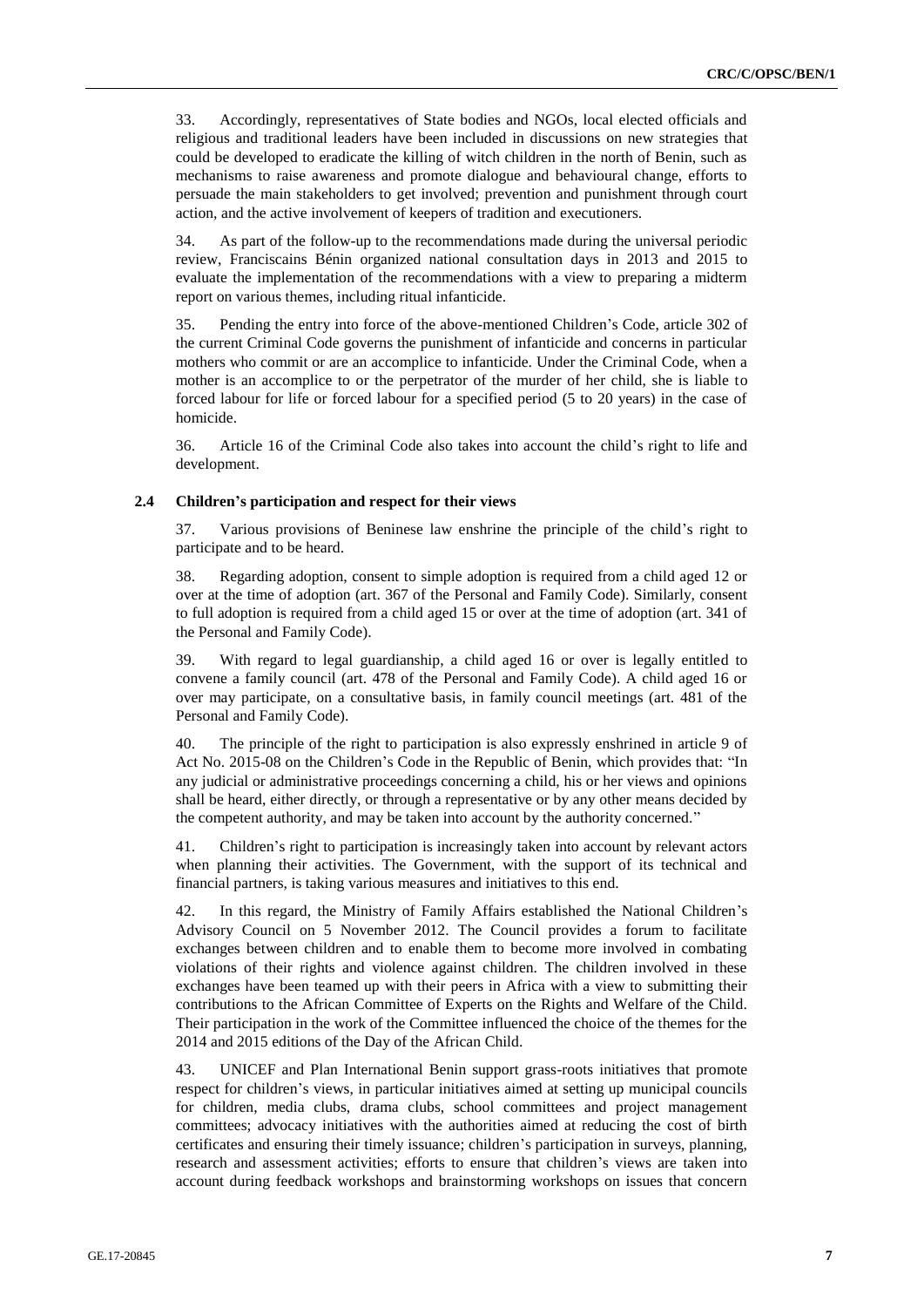them; children's participation in the midterm evaluation of projects targeting them and consideration of their views during the validation of results.

# **3. Measures taken in order to implement the Protocol that contribute to implementation of the Convention, in particular articles 1, 11, 21, 32, 34, 35 and 36 thereof**

## **3.1 Article 1: Definition of the child**

44. Since 20 November 1989, the date of adoption of the Convention on the Rights of the Child, children have had a new legal status recognizing them as subjects of rights. Article 1 of the Convention and article 2 of the African Charter on the Rights and Welfare of the Child provide a clear definition of the child that is reflected in several laws of the Republic of Benin, including:

- Act No. 2006-04 of 10 April 2006 on conditions for the displacement of minors and the suppression of child trafficking in the Republic of Benin, published in the Official Gazette of 1 September 2006 (art. 2)
- Act No. 2002-07 of 24 August 2004 on the Personal and Family Code (art. 459)
- The Act on the Children's Code in the Republic of Benin (art. 2), which is currently awaiting promulgation

### **3.2 Article 11: Illicit transfer and non-return of children abroad**

45. At the legislative level, the entry into force of Act No. 2006-04 of 10 April 2006 on the conditions for the displacement of minors and the suppression of child trafficking in the Republic of Benin has resulted in a tightening of the conditions for the transfer of children both inside and outside the country.

46. Benin is also party to a number of bilateral and multilateral agreements, including a multilateral cooperation agreement to combat trafficking in persons, especially women and children, in West and Central Africa between the Economic Community of West African States (ECOWAS) and the Economic Community of Central African States (ECCAS), signed in Abuja, Nigeria, on 6 July 2006.

47. A joint plan of action against trafficking in persons was drawn up pursuant to the Agreement. Article 8 of the Agreement sets out eight areas for joint action: prevention, repression, protection, repatriation, reunification, rehabilitation, reintegration and cooperation.

48. Under the national plan of action to combat trafficking in children (2008 to 2012), steps were taken to document and assess situations of exploitation relating to child trafficking with a view to subsequently identifying and strengthening the legal, organizational and institutional frameworks for preventing child trafficking and rehabilitating and reintegrating victims.

49. In 2011, Benin signed a bilateral cooperation agreement with the Republic of the Congo on combating trafficking in persons, especially women and children. An action plan under the agreement was validated and signed by the two States in January 2012. A similar bilateral agreement is currently being prepared with the Gabonese Republic.

50. A thematic group on trafficking and exploitation was set up in 2007 as part of the activities of the national unit to monitor and coordinate child-protection activities. The unit is, among other things, responsible for coordinating concerted action by the State and civil society organizations aimed at combating child trafficking, in accordance with Order No. 1185/MFSN/DC/SGM/DEA/SPEA/SA of 20 March 2009 on the establishment of the unit. The Swiss Foundation Terre des Hommes chairs the group.

51. The second project to combat child trafficking was implemented in October 2007 with funding totalling €3.5 million from the ninth European Development Fund. The project's main areas of intervention are: strengthening the institutional framework for combating child trafficking and exploitation; reducing the structural causes of child trafficking and exploitation; promoting safe living conditions for working children and developing the vocational skills of children working in the markets of Dantopka in Cotonou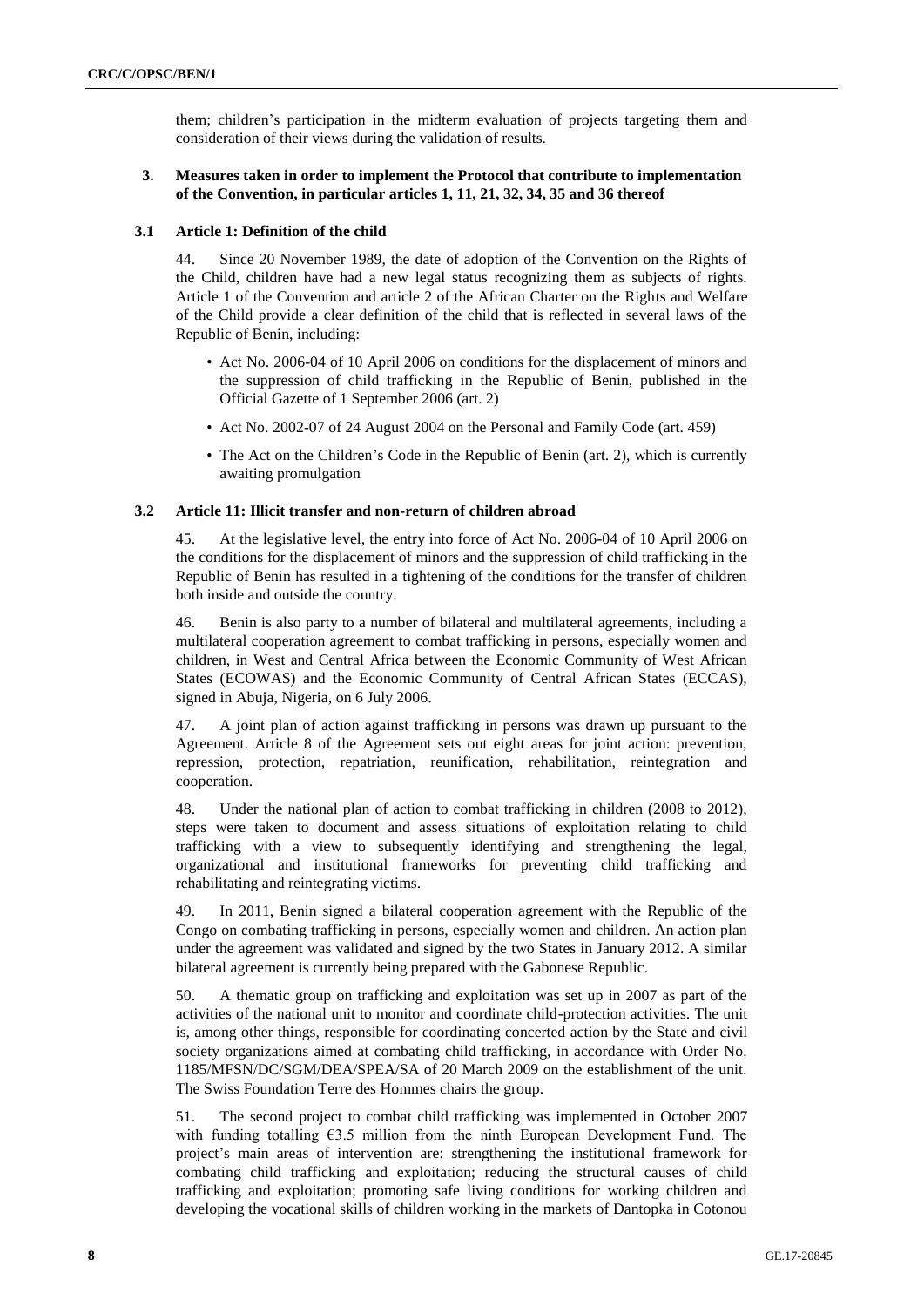and Arzèkè in Parakou and in the market in Malanville. Swisscontact has undertaken to implement a third area of intervention which involves designing the educational tools needed for the implementation of vocational training in four trades (baking, soap-making, local catering and commerce) with a view to building children's capacities and making it easier for them to enter the labour market.

## **3.3 Article 21: Adoption**

52. The Children's Code, which is currently awaiting promulgation, promotes adoption, and articles 62 to 111 thereof set out its conditions, procedures and effects. The provisions of the Code seek to incorporate those of the Hague Convention on Protection of Children and Cooperation in respect of Intercountry Adoption, which is in the process of being ratified by Benin.

#### **3.4 Article 32: Protection from economic exploitation**

- 53. Various laws and regulations protect children from economic exploitation, including:
	- Act No. 2006-04 of 10 April 2006 on the conditions for the displacement of minors and the suppression of child trafficking in the Republic of Benin and its implementing decrees. The Act expressly prohibits the use of child labour, except as provided for by law and international conventions (art. 5), and categorically prohibits trafficking in children (art. 6);
	- The Children's Code, which is currently awaiting promulgation, makes schooling compulsory until the age of 14. Article 117 of the Code provides: "Children under the age of fourteen (14) years who are unable to continue their education beyond primary level shall be referred to technical and vocational schools";
	- Decree No. 2011-029 of 31 January 2011, which establishes a list of the hazardous types of work prohibited to children in the Republic of Benin;
	- Order No. 331/MTFP/DC/SGM/DGT/DNT/SPT of 10 July 2007, which sets out the powers, organization and operation of the General Directorate of Labour and provides for the establishment within the Directorate of a unit to combat child labour and promote efforts to that end. A new document on the Directorate's powers, organization and operation provides for the establishment of such units within each departmental directorate. In addition, each departmental directorate has a labour inspection service, in accordance with the Labour Code;
	- Order No. 435/MTFP/DC/SGM/DGT/DNT/SPLTE of 7 July 2008, which provides for the establishment of a national steering committee to combat child labour, whose secretariat is provided by the Labour Standards Directorate;
	- The above-mentioned Committee, which is chaired by the Minister of Labour, the Civil Service and Administrative and Institutional Reform, is responsible for:
		- Providing guidance on the development of policies and programmes to combat child labour
		- Coordinating and overseeing efforts to combat child labour
		- Approving programmes to combat child labour
		- Monitoring and developing activities to combat child labour

54. In November 2012, the Government drew up a national plan of action to eliminate the worst forms of child labour in Benin, covering the period 2012 to 2015.

55. In addition, the International Programme on the Elimination of Child Labour (IPEC) of the International Labour Organization (ILO) was implemented from 1997 to 2014; the programme to combat the trafficking of children for labour exploitation in West and Central Africa (LUTRENA) was implemented from 2003 to 2009; and the ECOWAS II programme, on the monitoring of child labour, was implemented from 2012 to 2013.

56. The General Directorate of Labour conducts ongoing campaigns to raise public awareness of the charter for marketgoers and its protocol in the country's three main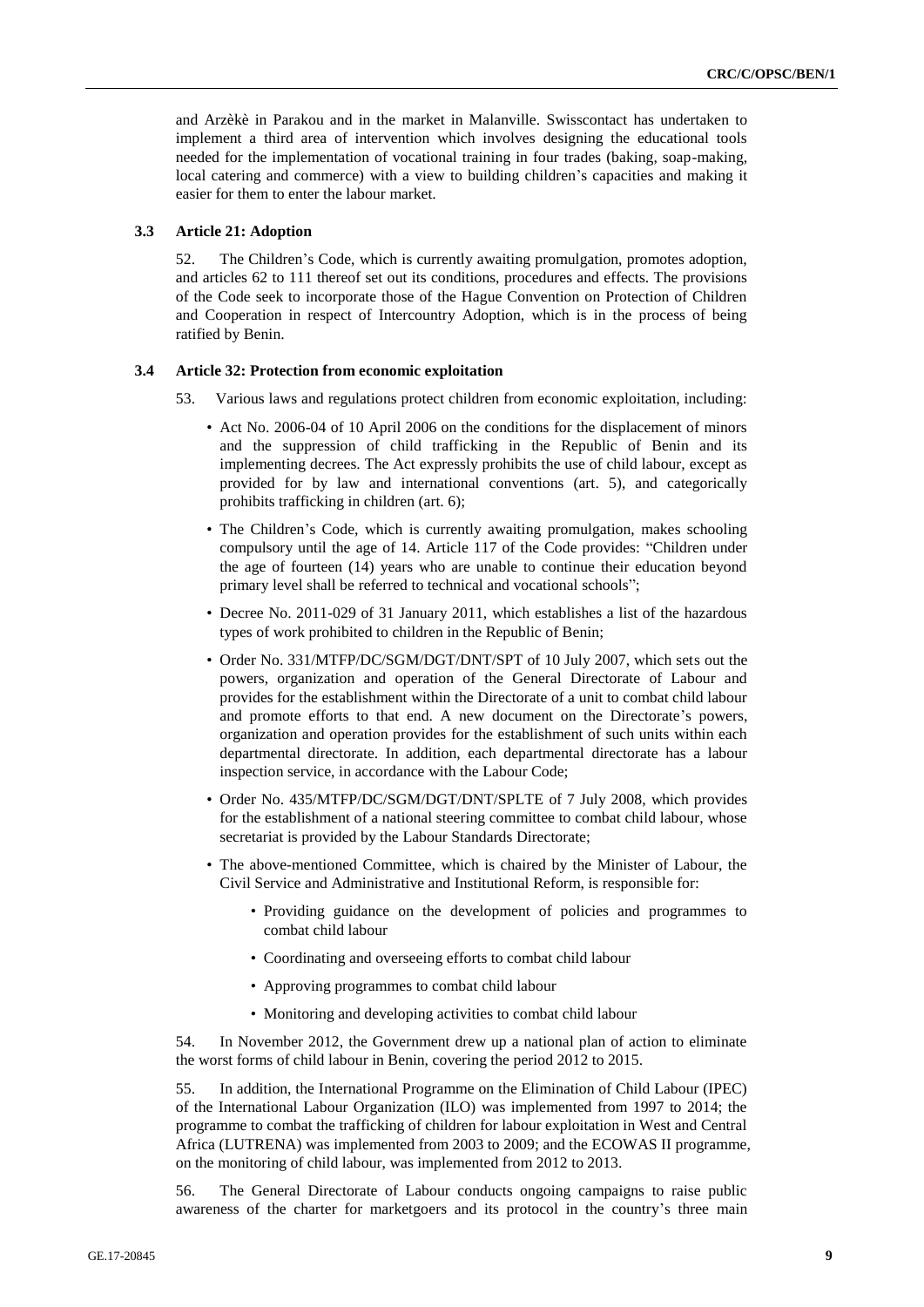markets (Dantokpa, Ouando and Arzèkè). With the support of UNICEF, training on the topic of child labour is planned for journalists in the departments of Atacora-Donga, Atlantique-Littoral, Mono-Couffo, Ouémé-Plateau, Zou-Colline and Borgou-Alibori. Under projects for the retrieval of child workers from high-risk situations, children have been removed from granite crushing sites at Bétérou, in Borgou department, and Djougou, in Donga department; stone crushing sites in Dassa-Zoumè, in Collines department; from market-gardening sites in Cadjèhoun, Cotonou department; and from joineries, sawmills, vehicle repair and welding workshops and hairdressing salons in Porto-Novo. Children who are removed receive educational support (registration or re-enrolment in school) or are provided with assistance to return to work in accordance with their background and interests (principle of the participation of the child). Other initiatives have focused on promoting education and alternative education.

57. Various multifaceted awareness-raising activities are organized to mark the World Day against Child Labour on 12 June every year. Furthermore, a documentary film is currently being made on the economic exploitation of children in the country's three main markets.

58. In addition to contributing to awareness-raising campaigns focusing on the need to keep children in school, the Central Office for the Protection of Minors, which comes under the Ministry of the Interior and Public Security, carries out so-called "Sparrowhawk" operations in markets, training workshops and construction sites in order to discourage child labour and to punish the perpetrators of this reprehensible practice.

#### **3.5 Article 34: Protection from sexual exploitation and sexual abuse**

59. Benin is gradually and significantly strengthening the legal and institutional framework for the protection of children against sexual exploitation and sexual abuse. The following laws and regulations have been enacted to strengthen the legal framework:

- Act No. 2006-19 of 5 September 2006 on sexual harassment and the protection of victims in the Republic of Benin (arts. 3, 4, 6, 7, 8, 12, 16 and 17 to 20). The Act provides for the protection of children from sexual harassment and the punishment of this offence;
- Act No. 2011-26 of 9 January 2012 on the prevention and punishment of violence against women, which provides for free testing for HIV/AIDS and other sexually transmissible infections for child rape victims and perpetrators in order effectively to manage the consequences of rape for the victim's health and future. An order has also been enacted on the establishment of integrated support centres for victims of gender-based violence.
- 60. The following steps have been taken to strengthen the institutional framework:
	- The Central Office for the Protection of Minors, the only State body operating at the national level with specific responsibility for protecting minors and the family and suppressing trafficking in persons generally is actively involved, together with social welfare centres and the police, in combating trafficking and ensuring that perpetrators are punished. In addition, the Office operates a reception and care centre for children which receives child victims and children in vulnerable situations, including those in conflict with the law, and provides them with holistic care (health care, food and psychosocial support). The Office has also organized awareness-raising and information sessions on laws that provide protection for children, with a special focus on the penalties imposed on offenders and the need for society as a whole to protect children.
	- In 2013 and 2014, the Office of the National Police chaired the annual meetings of the Kigali International Conference Declaration, which is a forum for the chiefs of security organs in Africa that enables them to establish mechanisms that provide for greater involvement of and care for victims of gender-based violence. Thanks to its dynamism, Benin developed in 2014, with the support of the United Nations Population Fund, standard operating procedures for preventing and responding to gender-based violence. As part of efforts to protect children from all forms of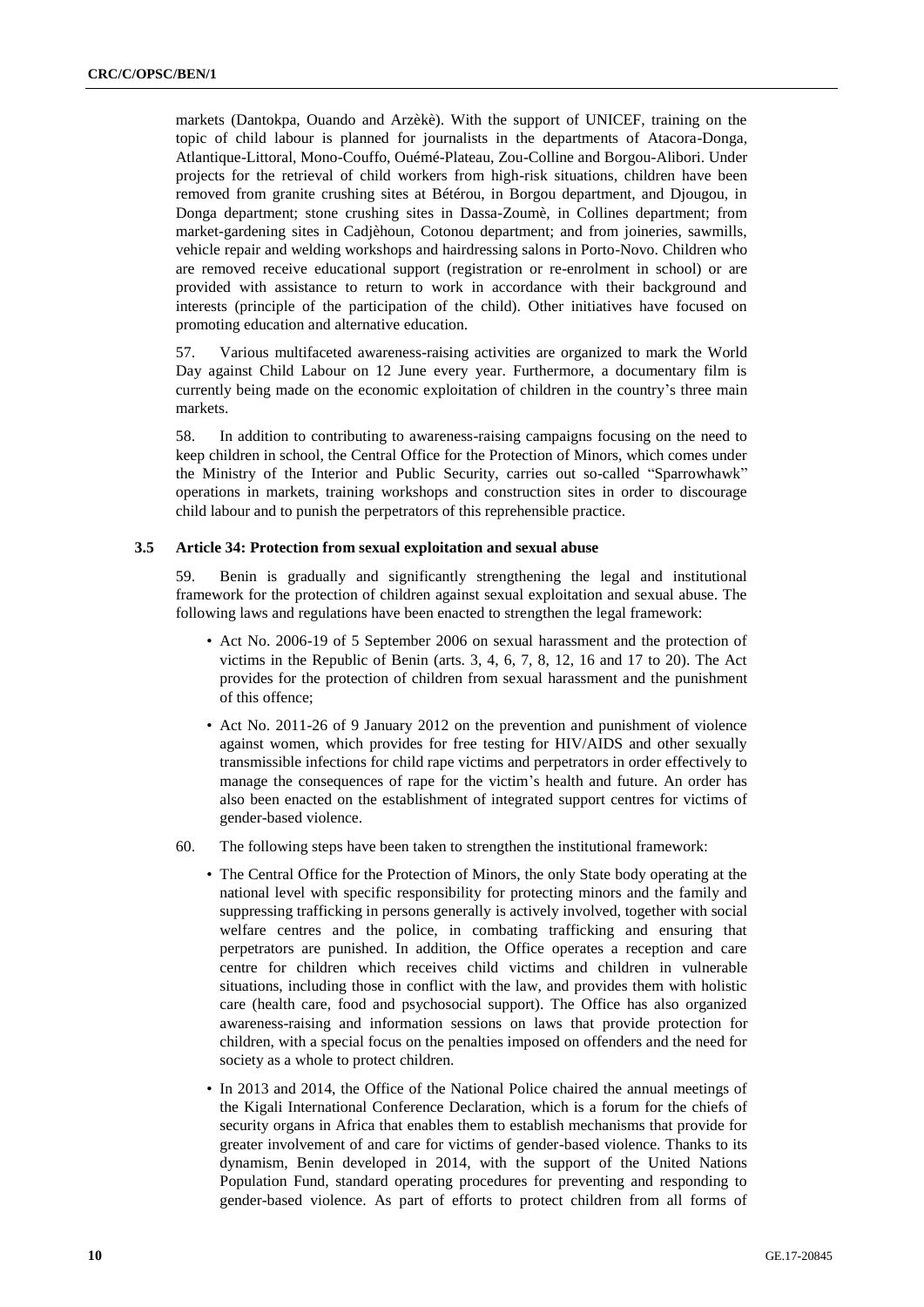violence and abuse, the Government has set up a vice squad and special border surveillance units to help eradicate this problem.

- In addition, personnel in social welfare centres, police stations, gendarmeries and non-governmental organizations receive child victims of sexual abuse and refer them to specialized care or other centres, as appropriate. In 2012, with technical assistance from the Swiss foundation Terre des Hommes and technical and financial support from UNICEF, tools were developed and disseminated to ensure the systematic, holistic and efficient management of cases involving children in contact with the justice system.
- Victims of sexual abuse are provided with rehabilitation and social reintegration assistance by legal assistance centres, social welfare centres, school social services of the Ministry for Family Affairs and NGOs.

## **3.6 Article 35: Prevention of the sale and trafficking of children**

61. In this connection, attention should be drawn to the ECOWAS/ECCASS multilateral agreement on regional cooperation to combat trafficking in persons.

62. Benin has strengthened its legal arsenal in this area through the enactment of the following laws:

- Act No. 2006-04 of 10 April 2006 on conditions for the displacement of minors and the suppression of child trafficking in the Republic of Benin
- Act No. 2011-26 of 9 January 2012 on the prevention and punishment of violence against women
- The Children's Code, which is currently awaiting promulgation

63. With regard to the enactment of regulations, the following implementing decrees of Act No. 2006-04 of 10 April 2006 on conditions for the displacement of minors and the suppression of child trafficking in the Republic of Benin have been adopted:

- Decree No. 2009-694 of 31 December 2009 on specific conditions for the entry of foreign children into Beninese territory
- Decree No. 2009-695 of 31 December 2009 on procedures for issuing administrative authorizations for the transfer of children within Beninese territory
- Decree No. 2009-696 of 31 December 2009 on procedures for issuing administrative authorizations for the exit of children from Beninese territory

64. In addition to legislative and regulatory action, steps have been taken to develop projects and programmes to combat child trafficking.

#### **3.7 Article 36: Protection against all other forms of exploitation**

65. The issue of concern in this area is begging by talibé children. It is a particular problem in the departments of Borgou, Alibori, Atacora and Donga. NGOs actively support the reintegration of these children through dialogue with Koranic teachers, religious leaders and local authorities.

#### **4. Legal status and applicability of the Protocol in Benin**

66. Benin ratified the Optional Protocol to the Convention on the Rights of the Child on the sale of children, child prostitution and child pornography without reservation on 28 February 2005.

67. Its implementation has been facilitated by all the measures put in place to apply those provisions of the Convention on the Rights of the Child and the African Charter on the Rights and Welfare of the Child that are specifically related to the Protocol.

#### **4.1 Withdrawal of any reservations**

68. Nothing to report, since Benin ratified the Protocol without reservation.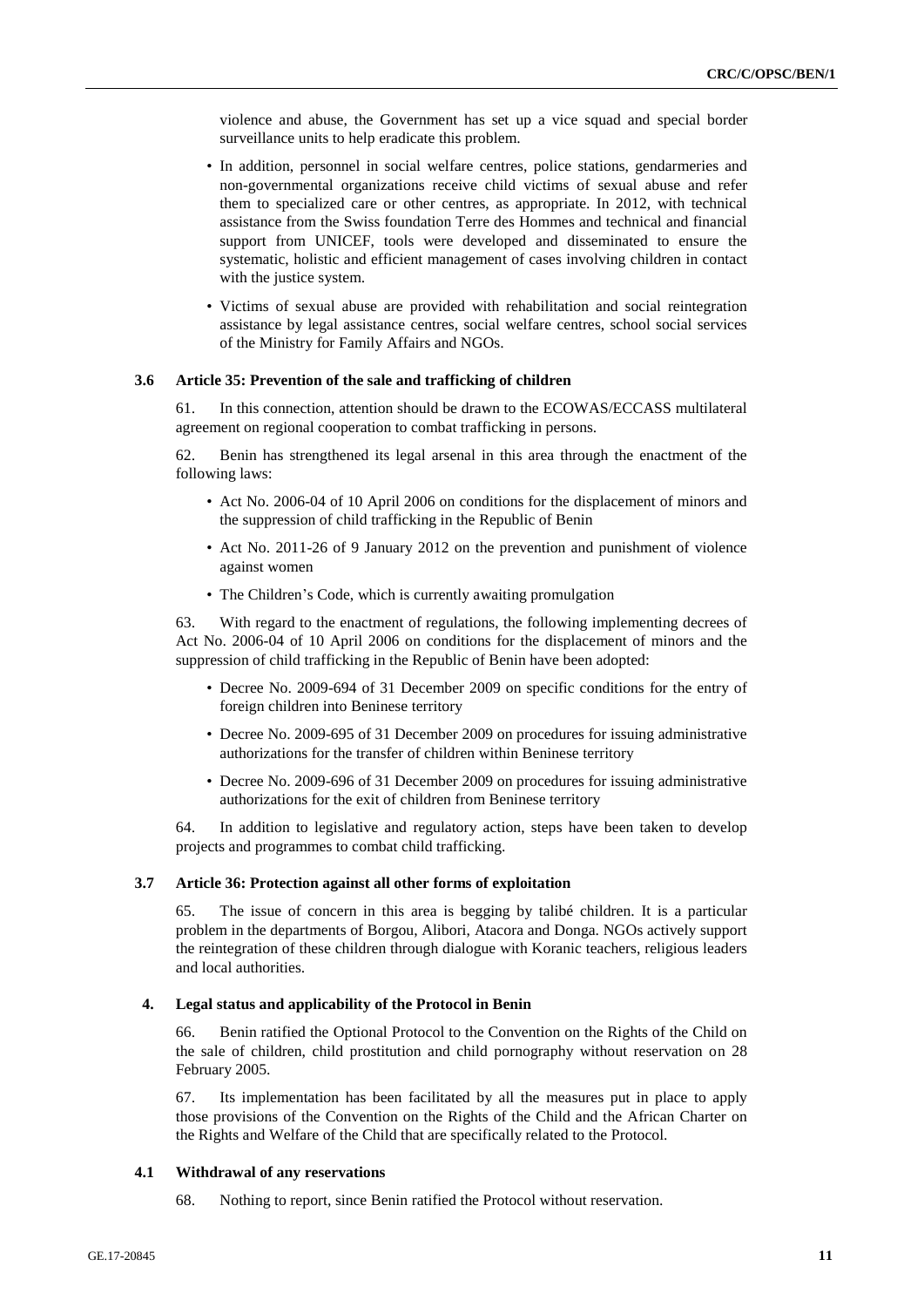## **4.2 Description of the implementation of the Protocol with regard to all territories and persons over which the State party exercises jurisdiction**

69. The Republic of Benin is one and indivisible, secular and democratic (art. 2 of the Constitution).

70. Accordingly, laws enacted by the legislative branch apply across all of the country's territorial subdivisions, with the result that regulations issued by territorial entities respect the hierarchy of norms in the legal order in force in Benin.

#### **4.3 Factors and difficulties impeding implementation of the Protocol**

71. The fact that the Protocol has not been published or disseminated in the Official Gazette means that a large part of the country's population is not well acquainted with it. The lack of updated legislation on adoption and the scant importance given by a considerable proportion of the population to the rights contained in the Protocol are obstacles to its implementation.

72. Points 5, 6, 7 and 8 of the general guidelines have apparently been omitted.

# **II. Data on implementation of the Protocol**

# **1. Data on the sale of children**

*On the sale or transfer of children for purposes of sexual exploitation*

73. Data not yet available.

*On the transfer of the organs of children for profit*

74. Data not yet available. Nothing to report.

*On the engagement of children in forced labour*

75. Data not yet available. Nothing to report.

*On the number of children adopted through the efforts of intermediaries using methods incompatible with article 21 of the Convention or other applicable international standards*

76. Data not yet available. Nothing to report.

**2. Information on any other form of sale of children that occurs within the State party, including any traditional practices that involve the transfer of a child by any person or group of persons to another for any form of consideration, and any available indicators of the number of children affected by such practices**

#### *On the number of child victims of trafficking*

77. The following table shows the extent of trafficking according to a national survey conducted by the National Institute of Statistics and Economic Analysis.

Table 1

# **Distribution by sex, age group and place of residence of children at risk of being trafficked**

| Variables                               | No.     | $\%$ |  |
|-----------------------------------------|---------|------|--|
| Sex of respondent                       |         |      |  |
| Male                                    | 24 8 32 | 36.8 |  |
| Female                                  | 42 605  | 63.2 |  |
| Age of respondent by specific age group |         |      |  |
| $5 - 11$                                | 23 134  | 34.3 |  |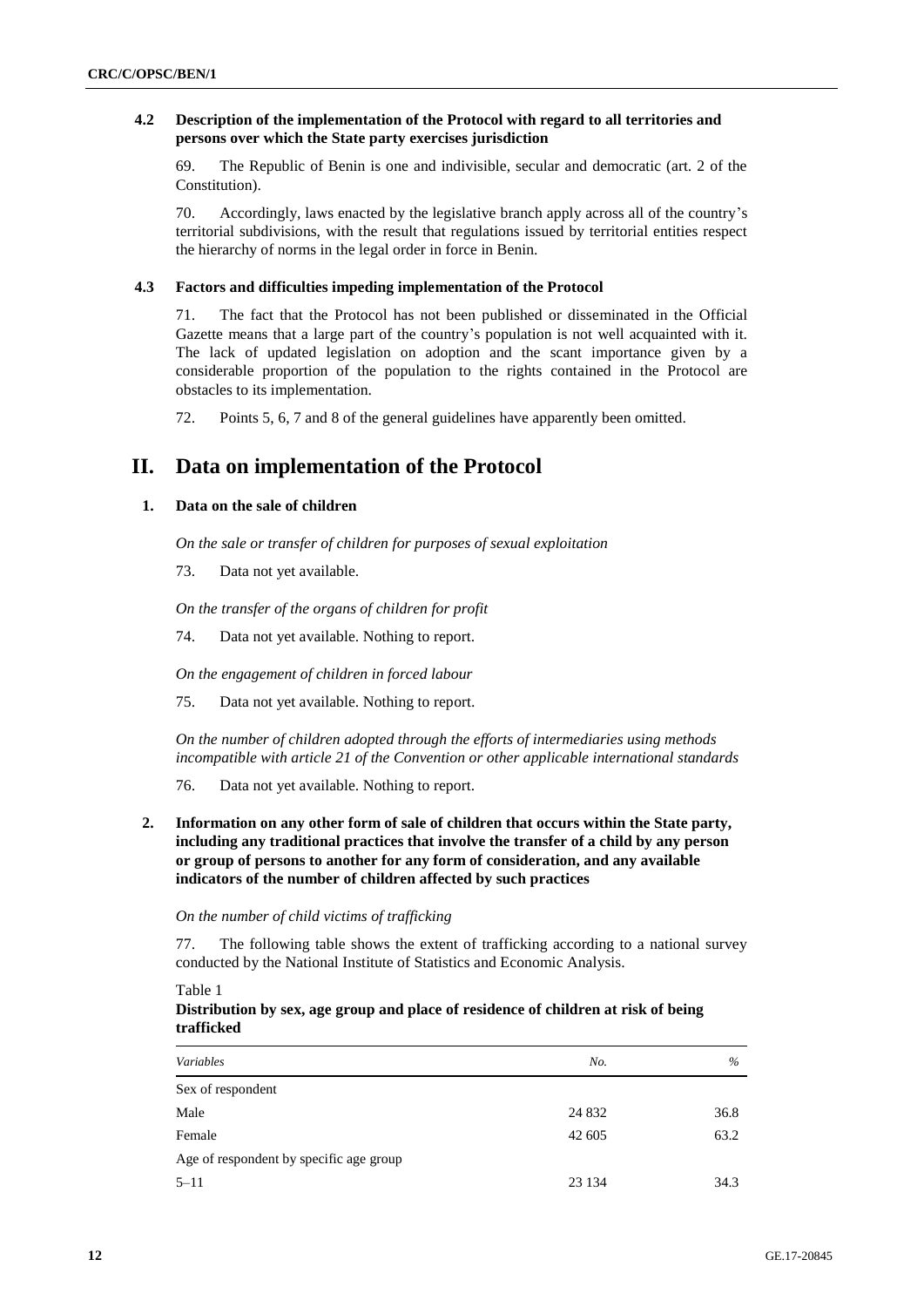| <b>Total</b>       | 67437   | 100  |
|--------------------|---------|------|
| Rural              | 48 807  | 72.4 |
| Urban              | 18 629  | 27.6 |
| Place of residence |         |      |
| $14 - 17$          | 29 877  | 44.3 |
| $12 - 13$          | 14 4 27 | 21.4 |
| Variables          | No.     | $\%$ |

*Source:* National Institute of Statistics and Economic Analysis: National Survey on Child Trafficking, 2008.

78. The observations below are reproduced from the report of the Special Rapporteur on the sale of children, child prostitution and child pornography, Najat Maalla M'jid, on her visit to Benin from 28 October to 8 November 2013:

"The sale of children in Benin was not presented as a major problem during the visit, although it is at times difficult to distinguish it from the alarming phenomenon of trafficking in children, the seriousness of which is recognized.

All stakeholders interviewed referred to the problem of 'vidomégon' children<sup>4</sup> exploited at the Danktopa market in Cotonou, the biggest open market in western Africa. According to a study by UNICEF, 4,677 children (including 3,776 girls) are working at the Danktopa market, 2,149 children (including 1,669 girls) at the Ouando (Porto Novo) market and 1,056 children (including 732 girls) at the Arzeke market in Parakou; 54 per cent of these children are under 14 years of age.<sup>5</sup> According to Plan International,<sup>6</sup> 90 per cent of vidomégon children do not go to school. They are employed at markets, in the street trade, in handling and in cleaning of stands, in addition to performing unpaid domestic tasks. Today this tradition supplies child sale and child trafficking networks. Employers and intermediaries go directly to the villages to collect these children."7

# **3. Information on whether child prostitution is linked to sex tourism within the territory of the State party and a description of the investigations undertaken to detect and thwart attempts to promote sex tourism involving child prostitution**

# *Child prostitution*

79. According to a study carried out in June 2014 by the NGO End Child Prostitution, Child Pornography and Trafficking of Children for Sexual Purposes (ECPAT), Luxembourg, in two municipalities in the north of the country, 2.7 per cent of the girls surveyed reported having had sexual relations with persons of the same sex, i.e. girls/women. The figures are higher in Malanville (5 per cent) than Djougou (0.7 per cent). The girls concerned are either homosexual or bisexual; 7.3 per cent (19 out of 261) of the girl sex workers surveyed reported that they knew boys under the age of 18 who were sex workers.

80. According to the study, the prostitution of girls is more prominent in some privileged regions but that a certain reticence on the part of those most involved locally tends to conceal a phenomenon which is difficult to investigate because of sometimes unsuspected complicities. The second project to combat trafficking in children, carried out

<sup>4</sup> Children placed in families which traditionally are responsible for their care and their education, in particular.

<sup>5</sup> Census of children engaged in child labour in the Danktopa, Ouando and Arzeke markets, UNICEF, July 2013.

<sup>6</sup> Situation analysis, Plan International.

Report of the Special Rapporteur on the sale of children, child prostitution and child pornography, Najat Maalla M'jid, on her visit to Benin from 28 October to 8 November 2013; report of 5 March 2014.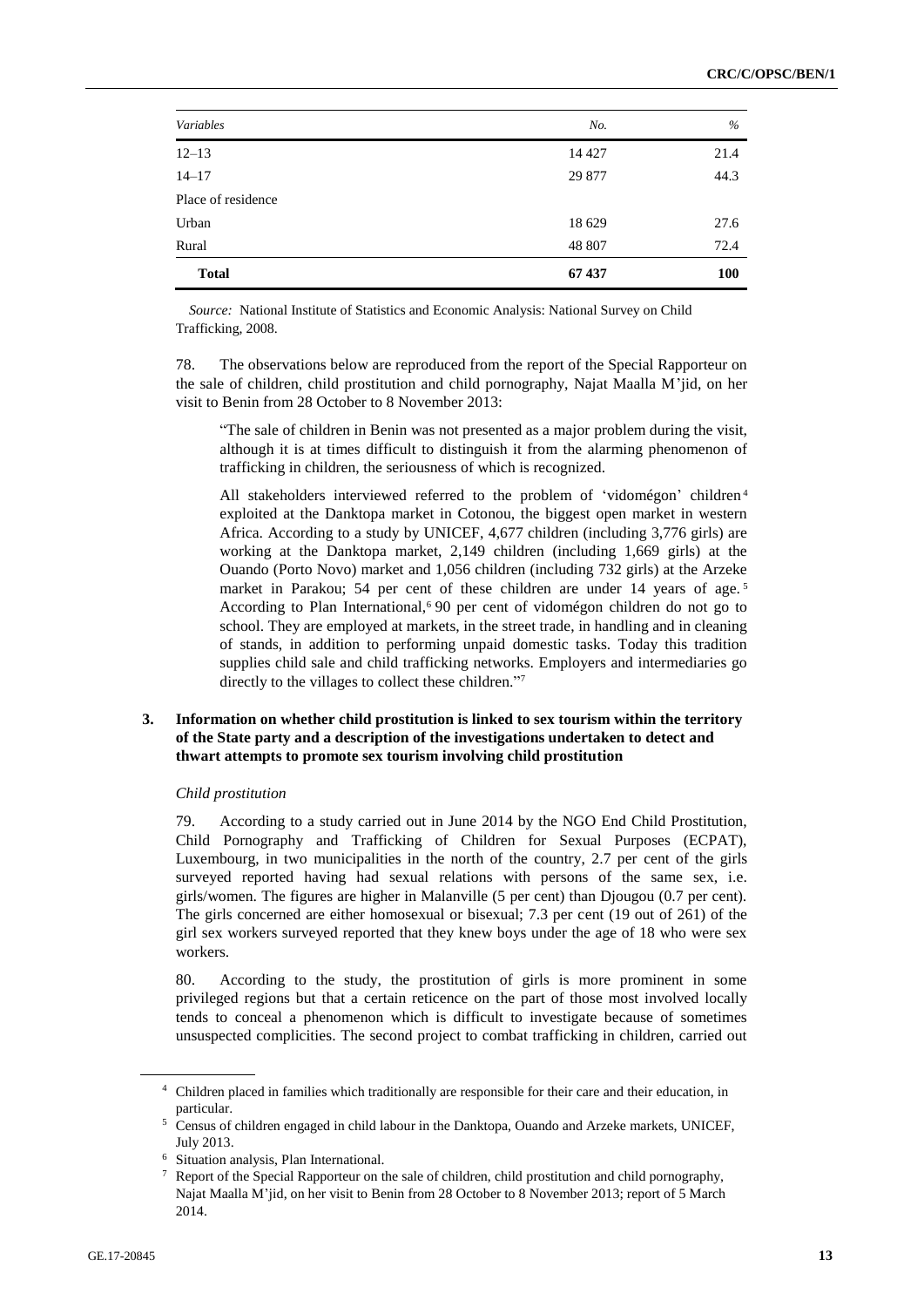in partnership with the NGO GRADH (Groupe d'action pour le développement humain), identified 21 full-time girl sex workers in Malanville in the period from 2008 to 2011. The girls were rehabilitated and provided with training in literacy and management skills to help them engage in commercial activities.

81. In May 2009, the NGO CIPCRE carried out a study on child trafficking for the purpose of sexual exploitation.<sup>8</sup> Of the 252 girl sex workers identified, 10 were under 15 years of age, of whom 3 were working full time in prostitution sites. According to the study's conclusions, gaining access to the child workers in the sex industry is fraught with difficulties.

82. The clandestine nature of sex work by girls was again confirmed in April 2017 by a study conducted in prostitution sites in Malanville.

83. All of these studies were corroborated by the above-mentioned Special Rapporteur's report:

"The phenomenon of sexual exploitation of children in Benin was acknowledged by all stakeholders interviewed, although the Special Rapporteur was not provided with any figures. There was universal agreement that the problem existed, but that it was carefully concealed, and even 'disguised'. 9

According to information from the vice squad, of the 100 persons arrested in the vicinity of Cotonou in 2012, 2 were minors. The vice squad intervenes primarily in inns, hotels and motels in and around Cotonou. According to the vice squad, soliciting takes place primarily in discotheques. The Parakou chief of police referred to the case of five girls who were victims of sexual exploitation around the market in 2013. The perpetrators were not arrested.<sup>10</sup>

According to the Department of Tourism, the number of child victims of sexual tourism has been growing in the department of Littoral. Police officers referred to cases of young girls who were sexually exploited in certain tourist areas.<sup>11</sup>

Young vidomégon girls, in addition to being exploited economically, reportedly are often victims of occasional and 'informal' prostitution. It was reported that some sell their bodies to market guards in exchange for a place to sleep at night, and that others are forced to prostitute themselves to earn the money which they were unable to make during the day, and thus avoid being subjected to violence by their guardians." 12

84. A number of preventive measures have been taken by the Government, with the support of some civil society organizations (in addition to initiative by the Central Office for the Protection of Minors and the Family and the Suppression of Human Trafficking).

#### *Child pornography*

85. The Special Rapporteur obtained very little information concerning the dissemination of pornographic material involving children. However, some stakeholders expressed concern at the growing risk of sexual exploitation online, given the proliferation of Internet cafes, concerning which there is very little supervision because of the limited capacity of the Central Office for the Suppression of Cybercrime. The phenomenon of "video clubs", which for a modest fee show films with content inappropriate for children, also gives cause for concern.

86. A number of officials, police officers and representatives of civil society have reported several cases of children who photographed themselves naked and sent each other the images by mobile telephone; the images are then circulated. No action is taken on these

<sup>8</sup> CIPCRE, Study on child trafficking for purposes of sexual exploitation, Final Report, May 2009, p. 118.

<sup>9</sup> Idem 7.

<sup>10</sup> Idem 7.

 $11$  Idem 7.

 $12$  Idem 7.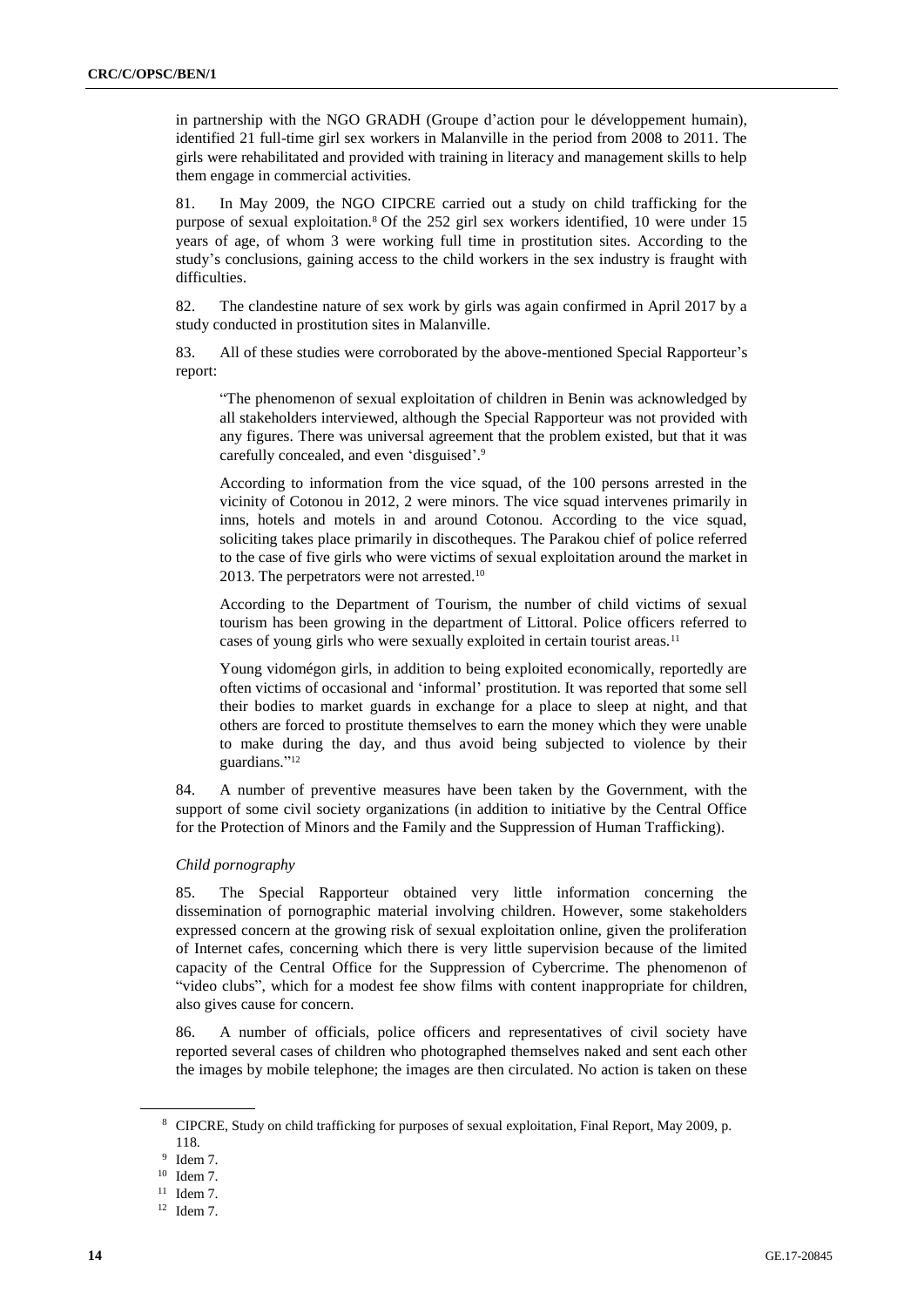cases, because the Central Office for the Suppression of Cybercrime does not have the technical means to carry out investigations.<sup>13</sup>

87. The above-mentioned EPCAT study revealed that pornography, striptease in clubs and escort services for foreigners and tourists, etc. account for 1.1 per cent of the type of services offered by child prostitutes in the municipalities of Djougou and Malanville.

88. A number of officials, police officers and representatives of civil society have reported several cases of children who photographed themselves naked and sent each other the images by mobile telephone; the images are then circulated.

# **III. General measures of implementation**

89. Several laws in force in Benin contribute to the implementation of the Optional Protocol. They include:

- Act No. 2006-04 of 10 April 2006 on conditions for the displacement of minors and the suppression of child trafficking in the Republic of Benin and its implementing decrees
- Act No. 2011-26 of 9 January 2012 on the prevention and punishment of violence against women
- Act No. 2012-15 of 30 March 2012 on the Code of Criminal Procedure
- The law on sexual harassment
- Decree No. 2011-029 of 31 January 2011 listing the hazardous types of work prohibited to children in the Republic of Benin

# **1. Information on any jurisprudence adopted by the Beninese courts with regard to the sale of children, child prostitution and child pornography, in particular jurisprudence that applies the Convention, the Protocol or related international instruments**

90. In its decision DCC 06-119 of 1 September 2006, the Constitutional Court dismissed a complaint brought by a Beninese citizen against the entry into force of Act No. 2006-19 of 5 September on sexual harassment and the protection of victims in the Republic of Benin, which at that time was the subject of a constitutional review following its adoption by the National Assembly.

# **2. Body responsible for the implementation of the Protocol and the mechanisms that have been established or are used to ensure coordination between the relevant regional and local authorities, as well as with civil society, including the business sector, the media and academia**

91. The National Commission on the Rights of the Child was established in 1999 to coordinate efforts to protect and promote children's rights. It is also responsible for monitoring the implementation of the Convention on the Rights of the Child (art. 2 of Decree No. 99-559 of 22 November 1999).

92. To this end, the Commission holds two annual sessions at which protection-related topics are discussed with a view to raising participants' awareness of children's rights.

93. The Directorate for Family and Children's Affairs (Order No. 1284 of 15 April 2013) within the Ministry of Family Affairs is tasked with developing, coordinating and implementing programmes for children and adolescents in accordance with government policy. In this connection, it is responsible for ensuring the dissemination and effective implementation of laws on child protection, including the Convention on the Rights of the Child and other international legal instruments ratified by Benin.

94. The national unit to monitor and coordinate child-protection activities is a forum for debate and action made up of representatives from government bodies, local and

<sup>13</sup> Idem 12.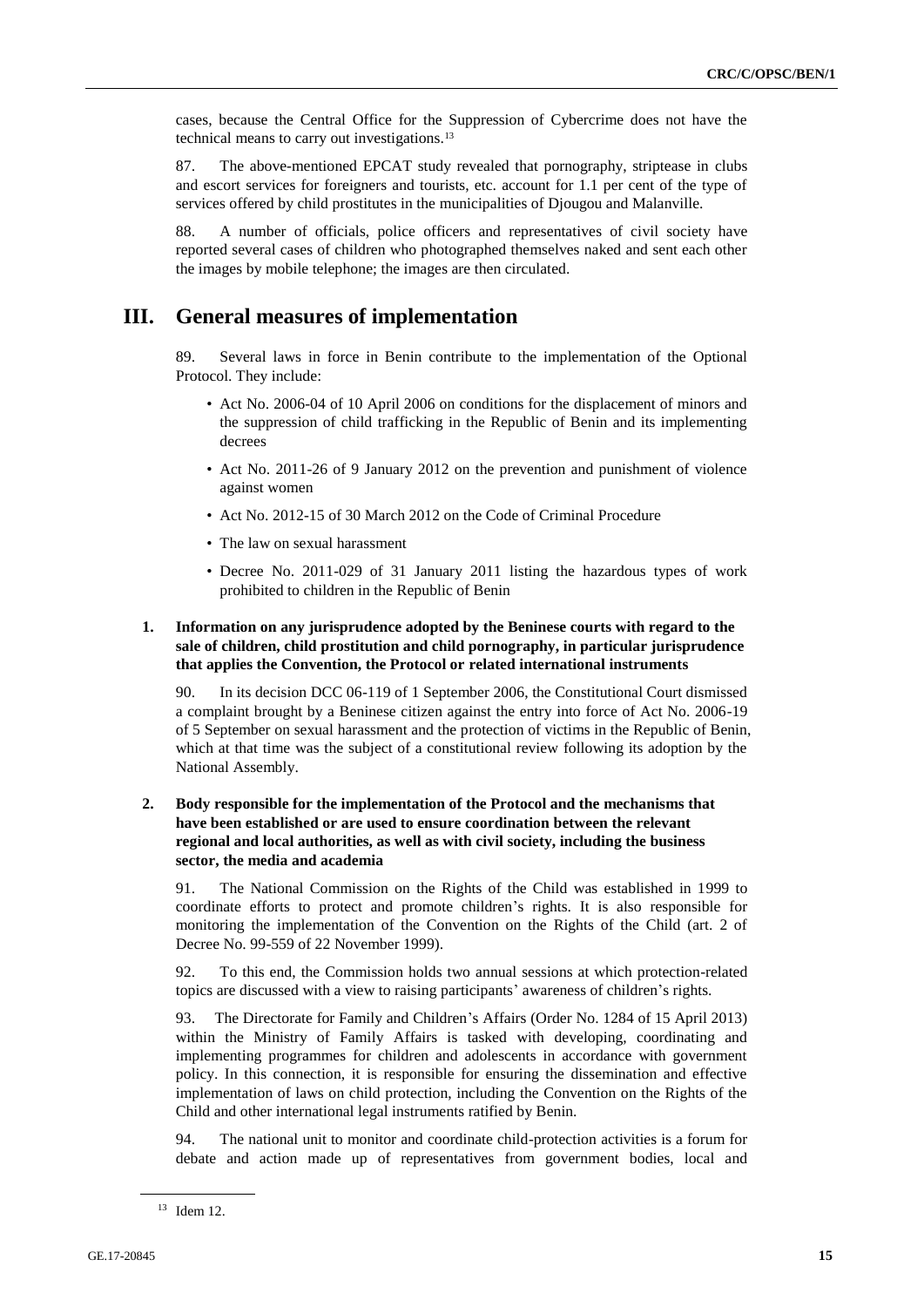international NGOs and technical and financial partners. It ensures the social coordination of child protection activities, in accordance with Decree No. 1185/MFSN/DC/SGM/DEA/SPEA/SA of 20 March 2009.

# **3. Information on dissemination of the Protocol and the appropriate training offered to all relevant professional and para-professional groups, including immigration and law enforcement officers, judges, social workers, teachers and legislators**

95. The State and civil society organizations are engaged on a daily basis in raising awareness of children's rights and delivering multifaceted capacity-building training activities to improve child protection.

96. During the period 2013–2014, the Office for the Judicial Protection of Children and Young People organized training courses for professionals in the justice system (judges, prosecutors, juvenile court judges, police officers, social workers, etc.) on the judicial protection of children.

97. In addition, the Ministry of Family Affairs publishes a quarterly newsletter known as "Le Social" in which issues such as child trafficking and the sexual exploitation of children are addressed. A survey is published every three years with information on trends in statistical data in this area.

98. In the fight against child trafficking, the Cooperation and Technical Assistance Office produced, as part of its first programme, a documentary entitled "Ana and Basile", which was screened in all of the country's departments within the context of an audiovisual project called "Film Itinérant".

# **4. Information on the mechanisms and procedures used to collect and evaluate data and other information concerning implementation of the Protocol on a periodic or continuing basis**

#### *Existence of databases*

99. The databases on vulnerable children (ChildPro) and on the situation analysis of children (SITAN), which were established in 2007 with the support of UNICEF and the United States Agency for International Development (USAID) in the departmental directorates for family affairs, collect data centrally from over 217 care facilities for vulnerable children nationwide. The information contained in these databases is used to publish regular social surveys, most recently in 2010 and 2013.

100. The Observatory for the Family, Women and Children, which comes under the Ministry of Family Affairs, has developed a vulnerability scale to help social welfare centres and child protection services to identify vulnerable children.

#### *Surveys and studies*

101. The following comprehensive, modular surveys of household living conditions have been conducted:

- Demographic and health surveys in 2006 and 2012;
- A national survey on child labour was carried out in 2008 by the State, with the support of the ILO International Programme on the Elimination of Child Labour (IPEC);
- In May 2009, the NGO CIPCRE carried out a study on child trafficking for purposes of sexual exploitation;
- In October 2010, the Observatory for the Family, Women and Children, with the support of the United Nations Population Fund, conducted a knowledge, attitudes and practices (KAP) survey on women's and children's rights in order to assess the actual level of public awareness of these rights;
- In July 2013, the General Directorate of Labour, through the National Institute of Statistics and Economic Analysis and with financial support from UNICEF, carried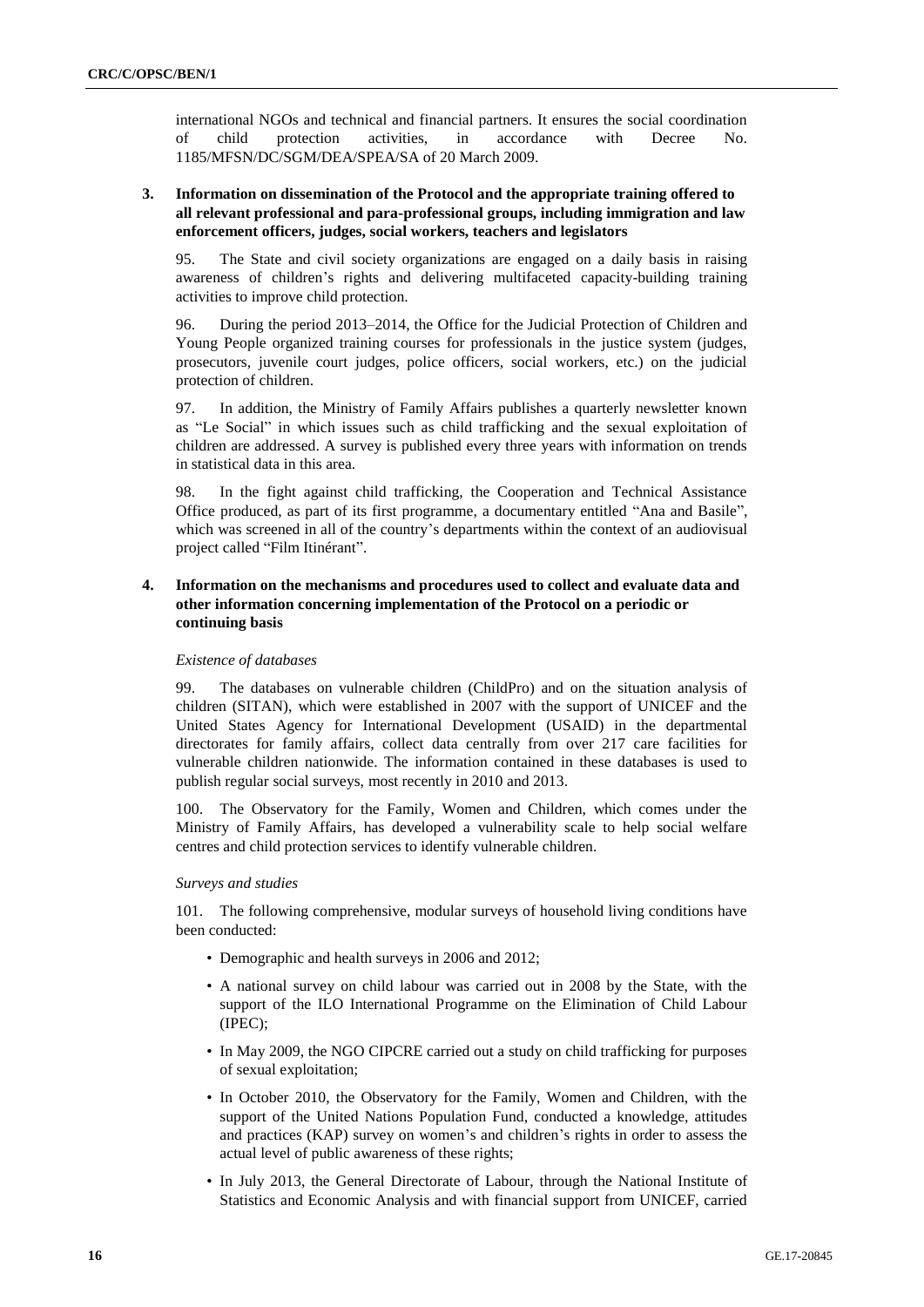out a survey on the economic exploitation of children in the country's three main markets (Dantokpa, Ouando and Arzèkè).

#### **5. Information on the budget allocated to the various activities of Benin related to implementation of the Protocol**

102. Information not yet available. Nothing to report.

**6. Information on the overall strategy of Benin for the elimination of the sale of children, child prostitution and child pornography and the protection of victims, and any national or regional plans, or local ones that have been adopted in order to strengthen efforts to implement the Protocol and advance the rights of the child, the rights of women or human rights that contain components aimed at the elimination of prohibited practices or protection of victims**

103. On 9 October 2007, the Government published a document entitled "Child Protection: Policy and Strategy, Action Plans 2008–2012".

104. A holistic protection policy was drawn up and subsequently adopted by the Council of Ministers in October 2014; the corresponding action plan is being prepared. The policy seeks to refocus and adjust approaches to various issues related to vulnerable children.

105. The National Social Protection Policy and Strategy, as implemented between 2004 and 2013, was aimed at providing support for vulnerable individuals, households and communities, with a strategic focus on child protection:

- Programmes derived from the Growth and Poverty Reduction Strategy, whose areas of intervention for the periods 2007–2009 and 2011–2015 included measures for the promotion of the family and child protection and development, in particular by facilitating access to health care;
- The National Gender Promotion Policy, which was aimed in particular at fostering gender equality and developing ways and means of combating early marriage;
- The policy on psychosocial care for persons living with the human immunodeficiency virus (HIV) and for orphans and vulnerable children (OVC) (July 2006);
- The National Plan of Action to Combat Trafficking in Children (2008 to 2012), the aim of which was to document and assess situations of economic exploitation relating to child trafficking with a view to subsequently identifying and strengthening the legal, organizational and institutional frameworks for preventing child trafficking and rehabilitating and reintegrating victims;
- The National Family Action Plan (2009–2016), which analyses the socioeconomic reality of families in Benin and sets out the strategic priorities for strengthening the economic capacity of families, improving access to social services and protecting families with specific needs;
- The National Policy for the Development of Justice;
- The National Child Protection Policy (2014–2025) currently in force was adopted by the Council of Ministers on 8 October 2014. The action plan for the first five-year period (2015–2020) is being developed.

# **7. Information on the contributions made by civil society to efforts to eliminate the sale of children, child prostitution and child pornography**

#### *International NGOs*

- 106. The following NGOs are operating in Benin:
	- Plan International Benin focuses on restoring the human dignity of the individual and providing technical and financial support to village communities in the field with a view to improving the quality of life of children on a sustainable basis. Plan International Benin also intervenes to support birth registration programmes through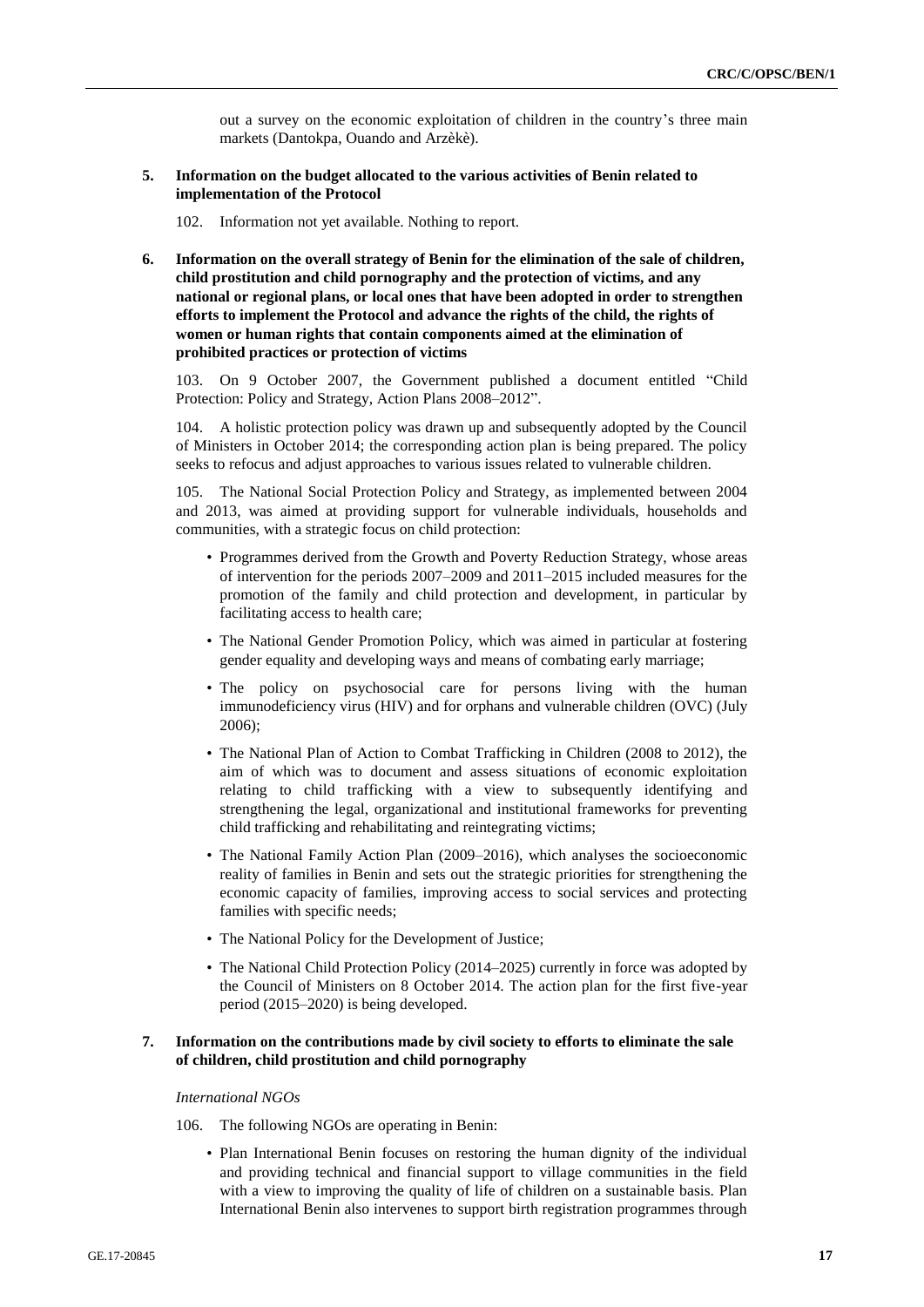ensuring the issuance of birth certificates and promotes child participation initiatives;

- Terre des Hommes, which was created in Switzerland in 1960, has had a delegation in Benin since 1974. It is actively engaged in a number of areas related to child health and education, including prevention, protection, recovery and reintegration efforts. It plays a very important role in the reception and integration of trafficked, abused, abandoned or institutionalized children, and those involved in child labour or begging. It has also been active for a long time in the field of adoption;
- The Catholic Relief Service takes part in initiatives to combat trafficking;
- BØRNEfonden, through its project on the reintegration of trafficked children, 2005– 2009, contributed to the fight against child trafficking by reinserting some 400 trafficking victims, thanks to funding from the Kingdom of Denmark amounting to approximately 7,000,000 CFA francs;
- The Salesian Sisters are involved in combating trafficking, protecting girls in difficult situations and providing vocational training for children.

#### *National NGOs*

107. Information on national NGOs is set out below.

108. The NGO Project for the Integration of Children in Difficult Situations has implemented:

- A programme to improve care services for child trafficking victims in the north of Benin, which ran from 2012 to 2016. The Fondation Follereau de Luxembourg provided funding for the project amounting to 128,000,000 CFA francs;
- An ECOWAS programme on migration and development and child trafficking, which ran from 2014 to 2015. The ECOWAS-SPAIN Fund provided funding for the project amounting to 51,000,000 CFA francs;
- A total of 254 children benefited from these programmes during the period from 2012 to March 2015.

109. The NGO Enfants Solidaires d'Afrique et du Monde (ESAM) contributes to the implementation of the Protocol by conducting awareness-raising activities on prostitution and child pornography in tourist centres, Internet cafes and hotels. It participates in training programmes for stakeholders.

110. The NGO GRADH, an action group for human development, is engaged in combating begging by talibé children, child prostitution and child trafficking and contributing to the social reintegration of children in difficult situations, primarily by offering them vocational training and second-chance schooling opportunities.

111. National NGOs working in areas related to the Protocol have formed two main networks: CLOSE (Comité de liaison des organisations sociales de défense des droits de l'enfant) and ReSPESD (Réseau des structures de protection des enfants en situation difficile). They are actively engaged in advocacy work.

112. The Association des enfants et jeunes travailleurs du Bénin (AEJT) is a national body operating throughout the country that is also part of a pan-African umbrella organization. It helps to promote the well-being of children and youth by taking into account all issues concerning them.

**8. Information on the role played by statutory ombudspersons for children or similar autonomous public institutions for the rights of children, if any, in implementing the Protocol or in monitoring its implementation**

113. Nothing to report.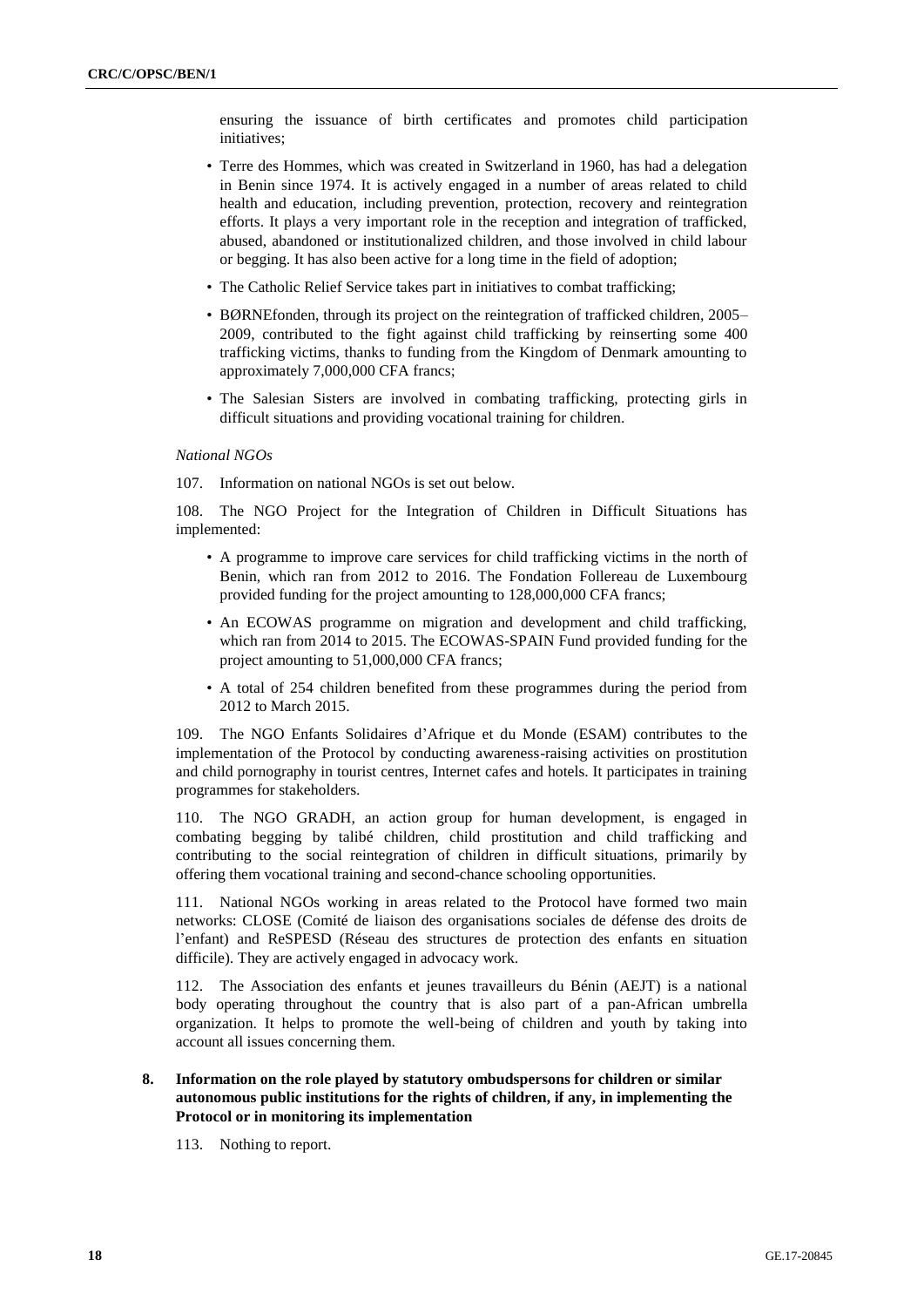# **IV. Prevention (art. 9 (1) and (2))**

# **1. Description of the methods used to identify children who are especially vulnerable to such practices, such as street children, girls, children living in remote areas and those living in poverty**

114. The Cœur d'Espoir unit within the Ministry of Family Affairs has developed a child vulnerability scale, which identifies children by thematic area and is used in centres that have access to a database.

115. Vulnerable children are also identified on the basis of surveys, empirical findings or when they come into contact with an administrative or judicial body involved in child protection.

116. According to the 2008 child labour survey conducted by the National Institute of Statistics and Economic Analysis, household poverty and the level of education of the head of household are significant factors in determining the vulnerability of children as potential victims of trafficking.

117. Article 169 of the Children's Code, which is currently being promulgated, defines the categories of children in difficult situations (rejected children, children at risk of vagrancy and begging, child victims of trafficking, forced marriage etc.).

118. The following table describes the vulnerability of children by household type according to the National Child Labour Survey conducted by the National Institute of Statistics and Economic Analysis in 2008.

#### Table 2

**Vulnerability of potential child victims of trafficking according to the level of education of the head of household**

| Socio-professional category                            | No.     | $\%$ |
|--------------------------------------------------------|---------|------|
| Executives, intellectuals and administrative staff     | 1 3 7 6 | 3.6  |
| Drivers, hairdressers                                  | 1 3 9 3 | 3.7  |
| Sales personnel                                        | 3 7 3 6 | 9.9  |
| Farmers and skilled agricultural and fisheries workers | 17 809  | 47   |
| Artisans, workers and unskilled workers                | 3 0 8 9 | 8.1  |
| Other                                                  | 10 5 13 | 27.7 |
| <b>Total</b>                                           | 37916   | 100  |

*Source*: National Institute of Statistics and Economic Analysis, National Child Labour Survey, 2008.

119. Female pupils and students who are at risk of being exposed to pornography are sometimes alerted by the police via the radio when certain schemes have been identified.

### **2. Any administrative or legal measures that have been taken to protect children from these practices, including civil registry practices aimed at preventing abuse**

120. The Government has introduced the Civil Status Census, which was designed primarily to help all citizens to obtain a copy of their birth certificate. The initiative was launched on 10 October 2006 to address birth registration problems encountered by nearly 3 million Beninese citizens. The scheme does not specifically target children, as it concerns persons who have reached the age of 15. In 2011, 69 of the country's 77 municipalities had been covered. Some 2,101,402 applicants, including 65,000 children in examination classes who had no birth certificate, have obtained their birth certificates free of charge, in other words 88 per cent of Beninese citizens identified as having no birth certificate.

121. A forum on civil status was held in 2012 following the creation of the General Directorate for Civil Status within the Ministry of the Interior. Within this framework, plans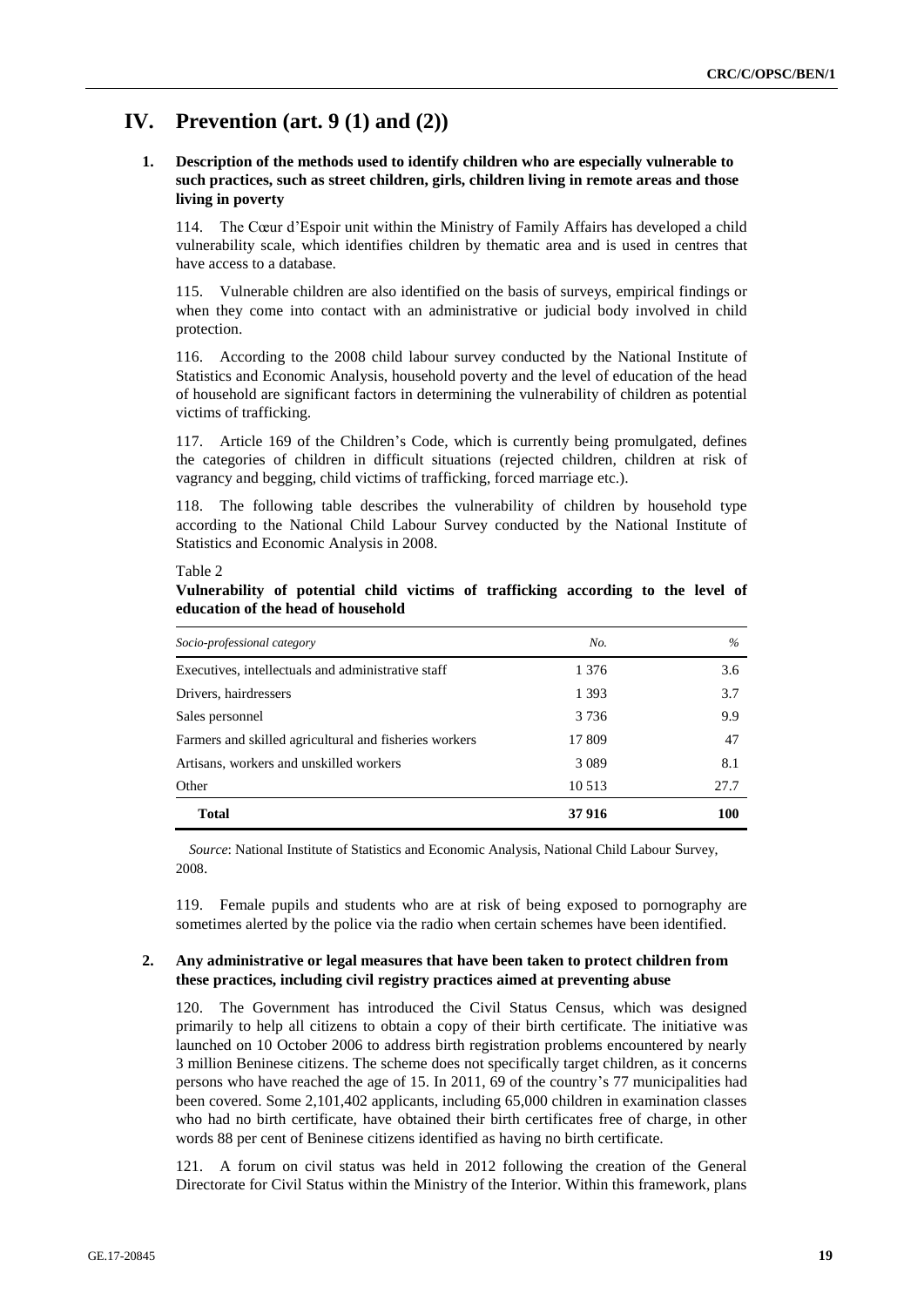are in place to establish mechanisms to strengthen the birth registration system, particularly at the municipal level.

# **3. Description of any campaigns or other measures that have been taken to promote public awareness of the harmful consequences of the sale of children and child prostitution and pornography, as required by article 9 (2) of the Protocol**

122. The entities responsible for children's issues within the relevant ministries, including the Ministry of Justice, the Ministry of Family Affairs and the Ministry of Labour, together with civil society organizations supported by technical and financial partners, carry out general preventive and protective work in the field of children's rights, including Protocol-related activities.

123. Within the context of their general work to protect children from trafficking and sexual exploitation, NGOs conduct campaigns aimed at certain professional groups, such as transport workers and their union, and hotel and hostel managers, in order to raise awareness about the fight against prostitution.

124. State authorities conduct both mass and targeted awareness-raising campaigns within the framework of grass-roots social, health and education programmes delivered by local services (social welfare centres and health centres at district and municipal levels) and schools. Civil society organizations and NGOs work to promote and protect children's rights (for example, Plan International Benin, Terre des Hommes, Enfants Solidaires d'Afrique et du Monde, BØRNEfonden, Andia).

125. In 2011, State authorities, with the support of its partners (UNICEF, the French Embassy, Plan International Benin, Terre des Hommes and the European Union) organized a training course that attracted over 200 participants from across the country representing all the professional categories involved in the judicial protection of children (including a court president, a public prosecutor, a children's judge, social workers, police officers, legal and social assistants, prison directors and communicators).

126. The teaching modules used in this training course covered all the issues addressed in the Optional Protocol.

# **4. Description of measures specifically aimed at making children aware of the harmful consequences of such practices, and of resources and sources of assistance intended to prevent children from falling victim to them**

127. Specific measures for raising children's awareness are included in policies and programmes for the promotion and protection of their rights; the measures target reception centres, training centres, schools, markets, etc.

128. Children's organizations (committees, clubs and associations) include in their action plans specific measures to raise awareness through peer-to-peer activities. This is the case, for example, with programmes for adolescents aimed at combating HIV/AIDS; children's clubs are supported by Plan International Benin.

129. Various civil society organizations run public sessions for local communities and promote action to combat practices harmful to children.

# **5. Description of the social programmes and policies that have been adopted or strengthened to protect children, in particular vulnerable children, from prohibited practices (for example, in the areas of health and education)**

130. The relevant programmes and policies are as follows:

- The National Child Protection Policy, adopted in 2014;
- The document entitled "Child Protection: Policy, Strategies and Action Plans 2008– 2012";
- The National Gender Promotion Policy, aimed in particular at fostering gender equality in schools, reducing school dropout rates and developing ways and means of combating early marriage;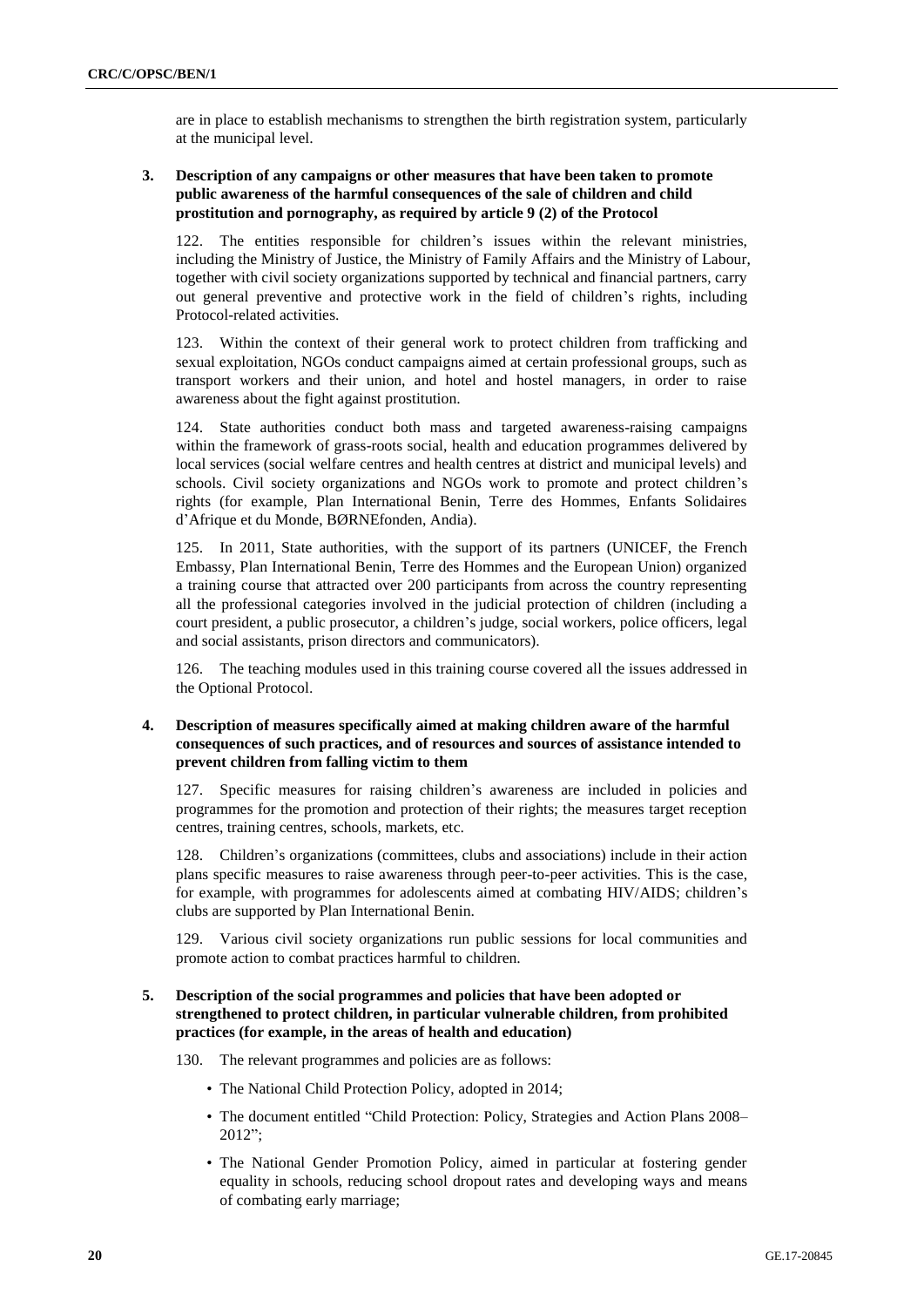- The policy on psychosocial care for persons living with the human immunodeficiency virus (HIV) and for orphans and vulnerable children (OVC) (July 2006);
- The National Plan of Action to Combat Trafficking in Children (2008 to 2012), which was designed to document and assess situations of economic exploitation relating to child trafficking;
- The National Family Action Plan (2006–2016), which analyses the socioeconomic reality of families in Benin and sets out the strategic priorities for strengthening the economic capacity of families, improving access to social services and protecting families with specific needs.

### **6. The role played by NGOs, the media, the private sector, the community and children in the design and implementation of awareness measures**

131. State authorities organize consultation workshops with a view to involving stakeholders, including children, in the preparation of policy documents on the promotion and protection of children's rights.

132. Stakeholders participate in the process of developing action plans and preparing budgets during consultation and validation workshops.

133. Awareness-raising programmes are implemented in accordance with sectoral policies and involve the participation of civil society and children.

## **7. Required information on any available data as to the impact of such social and other measures**

134. Nothing to report.

### **8. Economic exploitation**

135. The 2008 ILO survey on child labour in Benin revealed that 664,537 children between the ages of 5 and 17 were economically active and 67,437 were potential victims of trafficking.

136. As part of the fight against economic exploitation, the Terre des Hommes Foundation has produced a documentary entitled "Little Hands of Stone Quarries". This documentary, which was shown in all of the country's departments as part of the "Film Itinérant" project, highlighted the harm done to children engaged in quarrying work.

137. In 2014, the Multiple Indicator Cluster Survey (MICS) conducted by the National Institute of Statistics and Economic Analysis revealed that 52.5 per cent of children aged 5 to 17 years were involved in child labour.

138. In July 2013, as part of a survey carried out by the National Institute of Statistics and Economic Analysis and UNICEF on child labour in markets, a census was conducted of children in the country's three main markets, namely Dantokpa (department of Atlantique-Littoral), Ouando (department of Ouémé-Plateau) and Azèrkè (department of Borgou-Alibori). The survey enumerated 7,882 children aged 4 to 17 years, 1,705 of whom were boys.<sup>14</sup>

<sup>&</sup>lt;sup>14</sup> National Institute of Statistics and Economic Analysis — UNICEF, census of children engaged in child labour in the Danktopa, Ouando and Azèrkè markets, July 2013.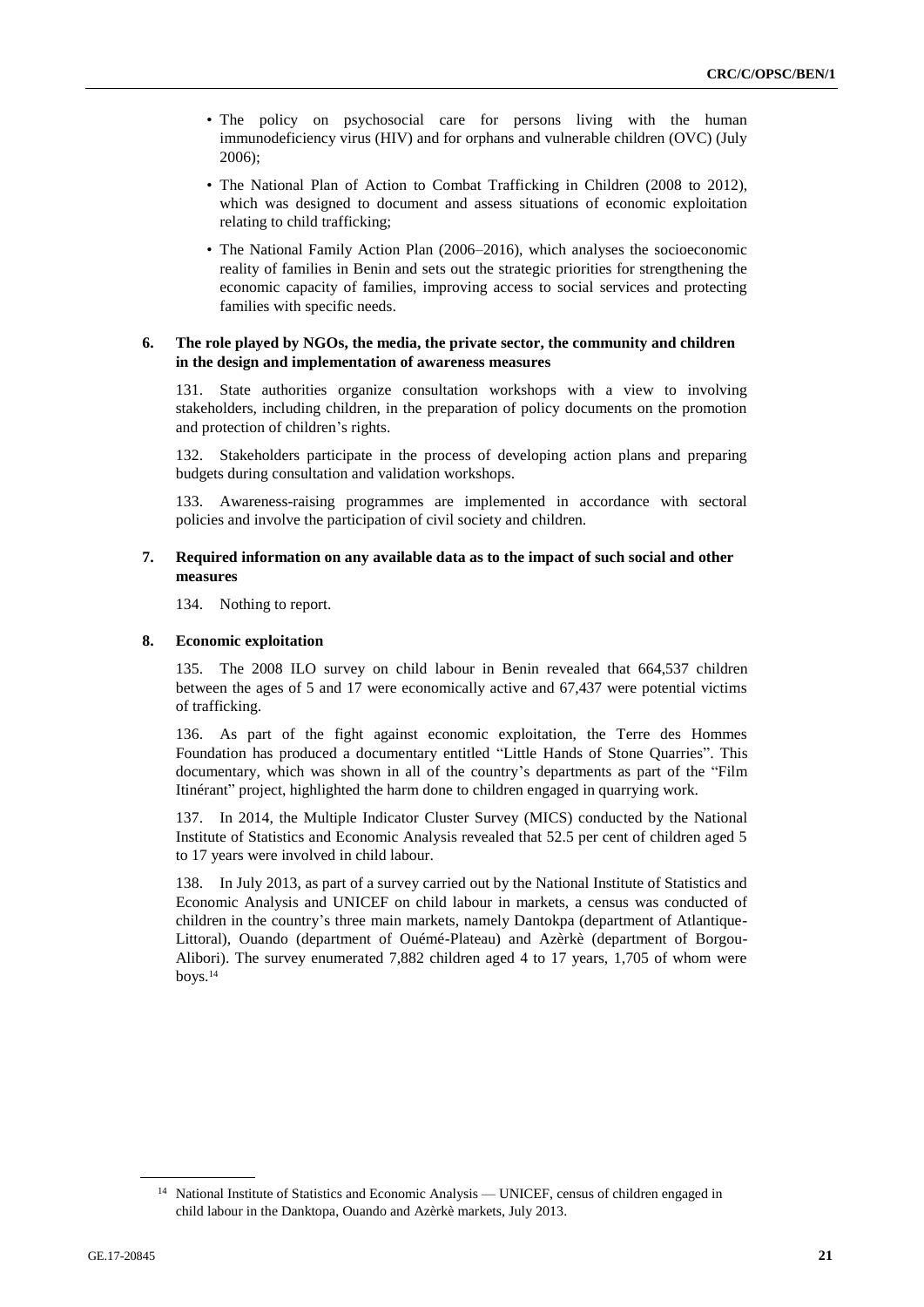# **V. Prohibition and related matters (arts. 3; 4 (2) and (3); 5, 6 and 7)**

# **1. Information on the material elements of the offences referred to in the Protocol, including any reference to the age of the victim and the sex of the victim or perpetrator in Beninese law**

## *Prohibition of the sale of children*

139. Article 3 of Act No. 2006-04 of 10 April 2006 on conditions for the displacement of minors and the suppression of child trafficking in the Republic of Benin provides a strengthened definition of trafficking, as follows: "Any agreement concluded with the intent of depriving, whether for gain or gratuitously, the liberty of a child shall be deemed child trafficking. Child trafficking shall also mean the recruitment, transportation, transfer, placement, receipt or harbouring, by any means, of a child for the purpose of exploitation." Furthermore, child trafficking is expressly prohibited under article 6 of the Act.

140. Article 390 of Act No. 2015-08 on the Children's Code makes the sale of children a criminal offence.

### *Prohibition of child prostitution*

141. Article 3 of Act No. 2011-26 of 9 January 2012 on the prevention and punishment of violence against women defines enforced prostitution as "the act of causing one or more persons to engage in one or more acts of a sexual nature, by force, threat of force or coercion, or by taking advantage of the inability of such persons to freely give their consent with a view to obtaining a pecuniary or other advantage". Procuring is defined as "the activity of a person who promotes the debauchery of others by acting as an intermediary, thereby benefiting from the fruits of that activity".

## *Child pornography*

142. The minority of the victim of an indecent assault constitutes an aggravating circumstance for this offence under the Criminal Code (art. 331 of the Code).

143. The Children's Code prohibits the exploitation of children (arts. 203 and 210), the sexual exploitation of children and the incitement of a child to debauchery (378 to 382).

# **2. The maximum and minimum penalties that can be imposed for each of these offences and the defences and aggravating or attenuating circumstances applicable specifically to these offences**

#### *Penalties applicable to the sale of children*

144. Article 390 of the Children's Code states: "Any act or transaction involving the offering, delivering or accepting of a child for remuneration or any other consideration shall be punishable by five (5) to ten (10) years' imprisonment and a fine of from five hundred thousand (500,000) to five million (5,000,000) CFA francs."

#### *Penalties applicable to trafficking in children*

145. The system of penalties applicable to trafficking in children is set out in article 17 et seq. of Act No. 2006-04 of 10 April 2006:

Article 21: "Any person who engages in trafficking shall be liable to a penalty of imprisonment of from ten (10) to twenty (20) years. In all cases where the act of trafficking in children is performed using any of the means listed in article 23 of the present Act or where the victim is subjected to one of the acts provided for in article 24 below, the guilty person or persons shall be liable to life imprisonment. The perpetrator shall also be liable to life imprisonment if the child is not found prior to sentencing or is found dead."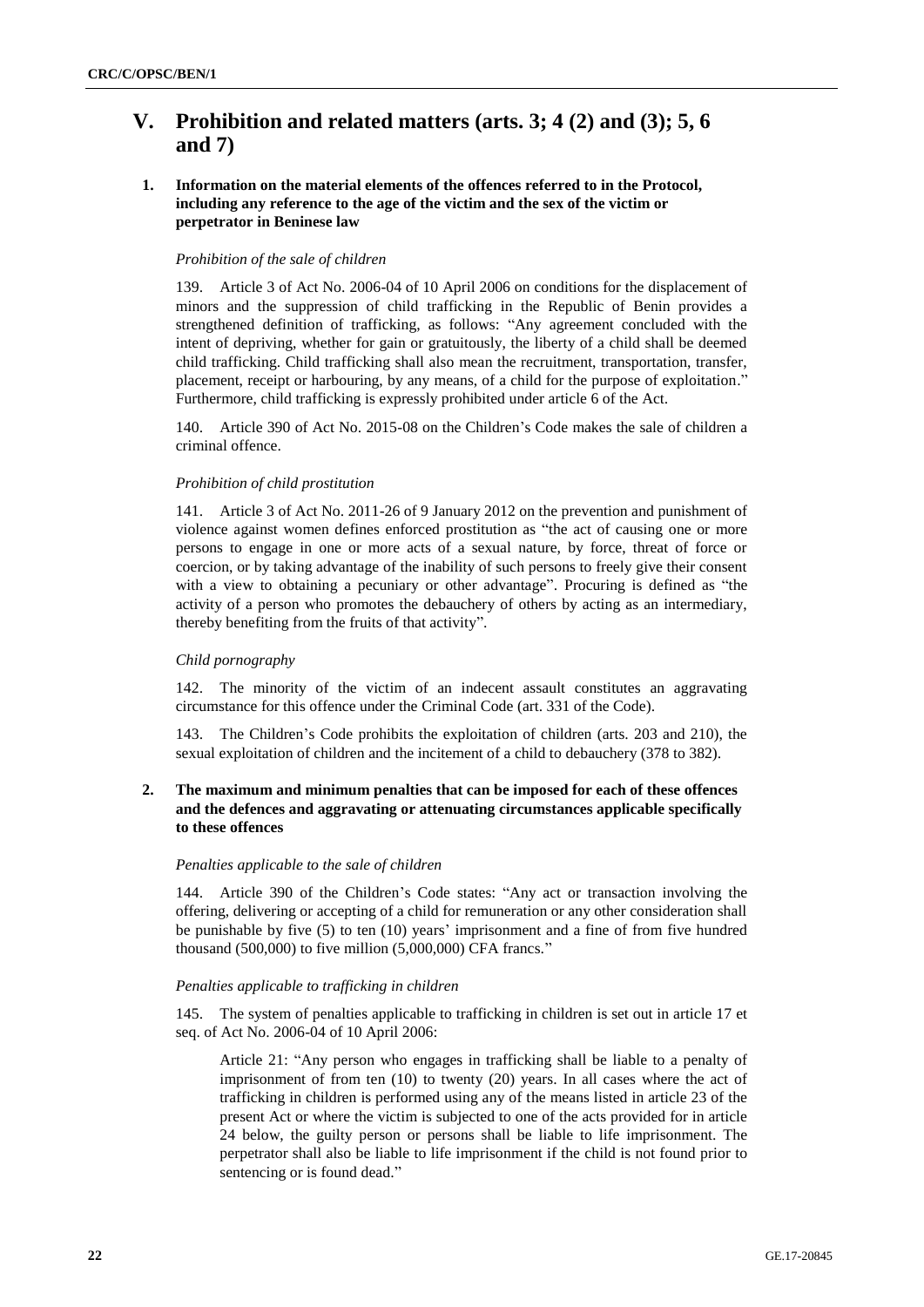Article 22: "Any person who knowingly uses in the Republic of Benin child labour resulting from trafficking in children, whatever the nature of the work, shall be liable to a fine of from five hundred thousand (500,000) francs to five million (5,000,000) francs and/or a prison term of from six (06) months to twenty-four (24) months."

#### *Penalties applicable to child prostitution*

146. Article 34 of Act No. 2011-26 of 9 January 2012 on the prevention and punishment of violence against women states: "Enforced prostitution as defined in article 3 of the present Act shall be punishable by imprisonment of from one (01) to five (05) years and a fine of from one million (1,000,000) francs to ten million (10,000,000) francs. If the offence is followed or preceded by another offence or if the victim is a minor under the age of sixteen (16) years, the penalty shall be increased to at least ten (10) years."

147. Articles 383 to 386 of the Children's Code provide for penalties for prostitution, child sex tourism and child pornography.

#### *Penalties applicable to child pornography*

148. Article 331 of the Criminal Code provides for the penalty of imprisonment for any indecent assault of a minor.

149. Articles 383 to 386 of the Children's Code provide for penalties for prostitution, child sex tourism and child pornography.

#### *The statute of limitations for each of these offences*

150. These offences are subject to the statute of limitations provided for by ordinary law: 1 year for minor offences, 3 years for major offences and 10 years for crimes. An analysis of the penalties applicable to each of the offences covered by the Protocol indicates that such offences constitute crimes under Beninese law and are therefore subject to a statute of limitations of 10 years.

### **3. The sentences applicable under the law(s) of the State party for attempts to commit and complicity or participation in the offences described**

151. Under article 2 of the Beninese Criminal Code, any punishable attempt to commit an offence is equated with the offence itself.

152. According to article 59, accomplices to a crime or major offence shall receive the same punishment as the perpetrators of the crime or major offence, except where otherwise provided by law. With regard to child trafficking, articles 26 and 27 of Act No. 2006-04 of 10 April 2006 provide respectively that any attempt to commit the offence of trafficking is subject to the same penalty as the offence itself and that accomplices to trafficking are liable to the same punishment as the perpetrators of trafficking.

# **4. Mention of any provisions of the law in force that Benin considers an obstacle to implementation of the Optional Protocol and any plans it has to review them**

153. Nothing to report.

#### **5. Description of any law concerning the criminal liability of legal persons for the acts and activities enumerated in article 3 (1) of the Protocol**

154. Article 648 et seq. of the Code of Criminal Procedure lay down the rules for the prosecution, investigation and trial of offences committed by legal persons.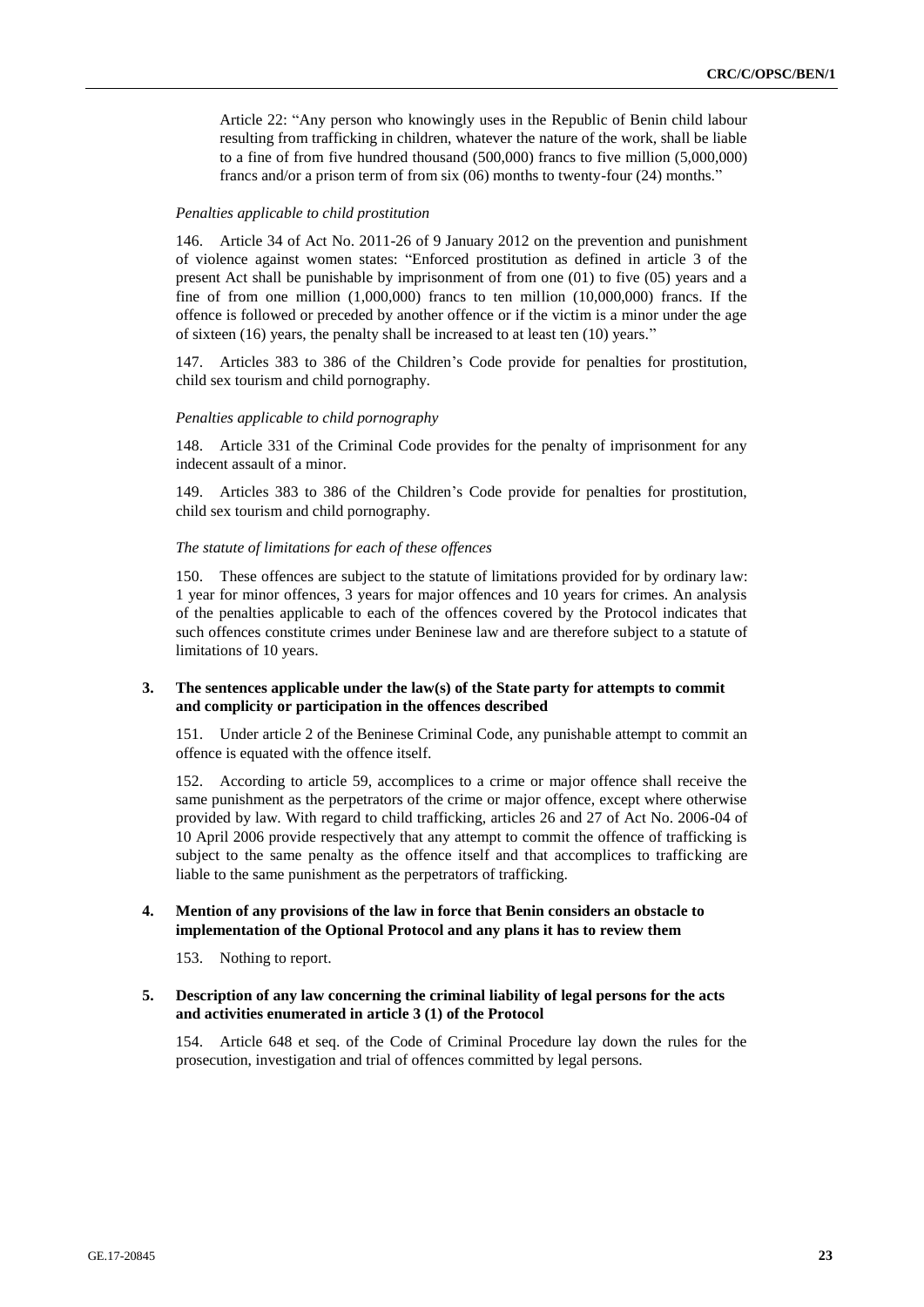**6. Description of the legal and other measures taken to prevent illegal adoptions, e.g. those that have not been authorized by the authorities competent for dealing with domestic and intercountry adoptions and the legal and other measures taken to prevent intermediaries from attempting to persuade mothers or pregnant women to give their children for adoption, and to prevent unauthorized persons or agencies from advertising services concerning adoption**

155. Provisions on the prevention of illegal adoptions and of complicity therein are set out in article 154 of the Beninese Criminal Code, which makes the abduction of minors by fraud or violence a punishable offence.

156. With regard to sale of children for intercountry adoption purposes,<sup>15</sup> the Ministry of Justice has indicated that intercountry adoptions should be suspended until the 1993 Hague Convention on Protection of Children and Cooperation in respect of Intercountry Adoption is ratified and national legislation is brought into line with relevant international standards.<sup>16</sup>

# **7. The regulations and licensing of agencies and individuals acting as intermediaries in adoptions, as well as legal practices identified so far**

157. The legal practices that regulate adoption can be summarized as follows: the child's placement is ordered by the presiding judge, who also pronounces the adoption decision. Children who are taken in by a private individual or a private organization and have manifestly been neglected by their parents for more than a year are initially declared abandoned by a court of first instance. A copy of the court declaration of abandonment forms part of the adoption application file for such children.

## **8. The legal and administrative measures taken to prevent the theft of young children and to prevent fraudulent birth registration, including applicable criminal sanctions**

158. Articles 60 to 64 of the Personal and Family Code provide for the mandatory registration of every birth and also lay down the procedures to be followed according to the circumstances of the birth or discovery of the newborn child.

159. Article 345 et seq. of the Criminal Code penalize acts intended to destroy the proof of a child's civil status or jeopardize his or her existence. Failure to declare the birth of a child is punishable by a term of imprisonment of from 6 days to 6 months and a fine of from 4,000 francs to 72,000 francs.

160. Article 19 of the Children's Code lays down the requirements for the registration of a foundling.

# **9. Description of the circumstances in which the consent of a parent for adoption can be waived and any safeguards in place that are designed to ensure that consent is informed and freely given**

161. Adoption may not take place without the consent of the parents unless they have died or abandoned the child (art. 342 of the Personal and Family Code). When the father and the mother of the child are deceased or unable to express their wishes or no longer have parental authority, the family council gives consent, after consultation with the person who is actually taking care of the child. The same applies when the filiation of the child has not been established (art. 343 of the Personal and Family Code).

# **10. Measures to regulate and limit the fees charged by agencies, services or individuals in connection with adoption and the sanctions applicable for non-compliance with them**

162. Nothing to report.

<sup>&</sup>lt;sup>15</sup> From the report of Najat Maalla M'jid, the Special Rapporteur on the sale of children, child prostitution and child pornography.

<sup>&</sup>lt;sup>16</sup> The procedure for the accession of Benin to the 1993 Hague Convention is under way. Examination of the bill is scheduled for the first session of the National Assembly in 2014.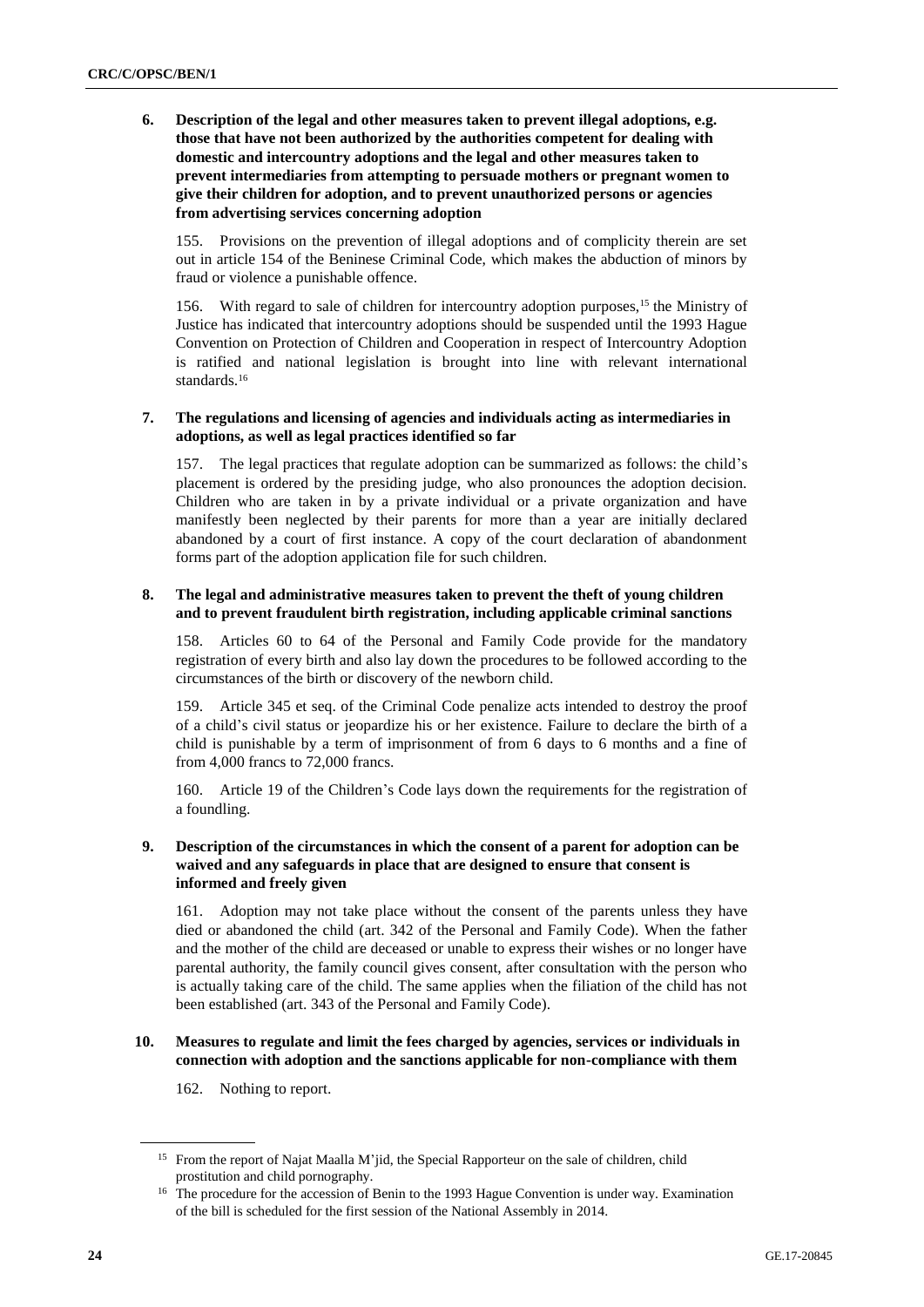#### **11. Intention of Benin to become a party to the 1993 Hague Convention on Protection of Children and Cooperation in Respect of Intercountry Adoption**

163. Parliament has authorized the ratification of the above Convention, and the ratification process is under way.

#### **12. Legal provisions that establish jurisdiction over the offences referred to in article 3 of the Protocol**

164. The Criminal Code and the Code of Criminal Procedure establish the rules on jurisdiction and criminal responsibility in general terms for each of these offences.

165. The Code of Criminal Procedure lays down the rules on judicial cooperation and extradition in cases where a foreign national is involved in the commission of an offence.

166. Article 59 et seq. of the Criminal Code define persons who are punishable, excusable or responsible for crimes or offences.

167. With regard to the advertising or supply of material that may be used for the commission of any of the offences covered by the Protocol, persons who engage in acts involving the intentional advertising or supply of such material are considered responsible as accomplices (art. 60 of the Criminal Code).

# **13. Description of the legal provisions that establish extraterritorial jurisdiction over such offences on the grounds mentioned in article 4 (2), and/or on any other grounds of jurisdiction recognized by the law of the State party**

168. Articles 386 and 639 to 647 of the Code of Criminal Procedure establish the jurisdiction of Beninese courts over the offences provided for in the international treaties and conventions to which Benin is a party, in accordance with the rules on compulsory jurisdiction established by such conventions and treaties.

# **14. Description of the law, policy and practice of Benin concerning the extradition of persons accused of having committed one or more of the offences referred to by article 3 of the Protocol**

169. Article 736 of the Code of Criminal Procedure provides that:

"Any act serving as a ground for extradition must:

- By the laws of the requesting State and of Benin, constitute either an offence punishable by a custodial sentence of at least two (02) years and for which prosecution is not barred by limitation, amnesty or any other lawful cause, or a custodial sentence which is still legally enforceable within six (06) months at least, not including imprisonment in default of payment;
- By the laws of Benin, constitute an ordinary law offence;
- From the circumstances show that extradition is not requested for political, religious or racial reasons, or based on the nationality of the person concerned.

Crimes and offences which are not directed against any kind of government shall be considered as ordinary law offences and may justify extradition.

Offences of universal jurisdiction provided for in international conventions and ratified by the Republic of Benin shall be considered as ordinary law offences.

The above provisions shall apply to offences committed by members of the military, the navy or similar bodies when such offences are punishable under Act No. 2010- 11 of 7 March 2011 as offences under ordinary law.

The practices governing the handing over of sailors who have deserted shall remain unchanged."

170. Article 728 of the Code of Criminal Procedure provides: "Any person who, in the territory of the Republic, has acted as an accomplice to a crime or offence committed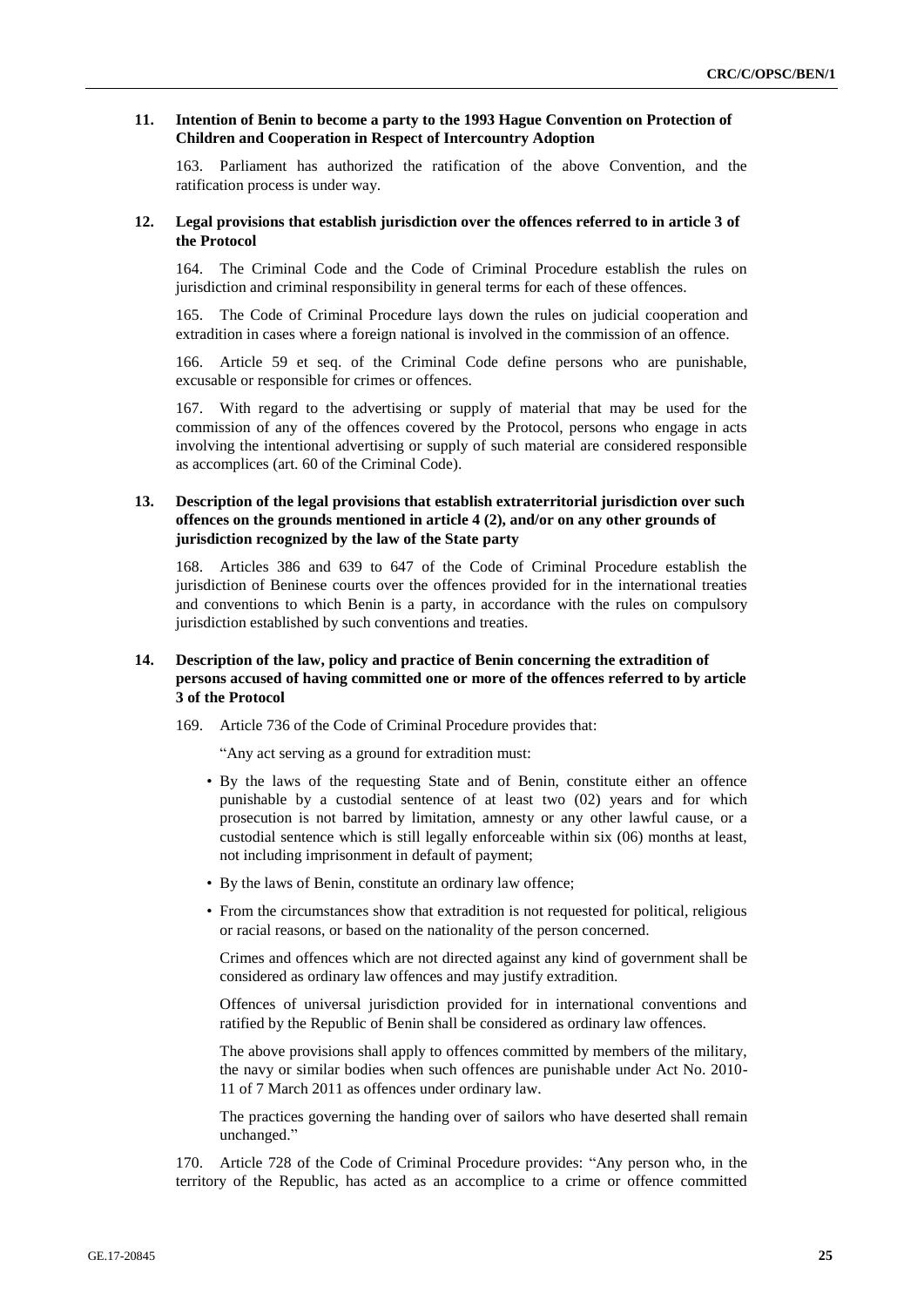abroad may be prosecuted and tried in the Republic of Benin provided that the principal act has been established by a final judgment of a competent foreign court."

171. Article 729 of the Code of Criminal Procedure states: "Any person who has acted as an accomplice abroad to a crime or an offence committed in the Republic of Benin may also be prosecuted and tried in the Republic of Benin."

Article 737 of the Code of Criminal Procedure specifies the cases in which extradition is not granted. It provides:

"Extradition is not granted:

- When the subject of the extradition request is a Beninese national and was recognized as such at the time of the commission of the offence for which extradition is requested;
- When the crime or offence is of a political nature or if the circumstances show that extradition is requested for political, religious or racial reasons or on the basis of nationality;
- When the requested person is a refugee in the territory of the Republic of Benin. Acts committed during a rebellion or civil war by one of the parties involved in order to further its cause are extraditable only if they constitute acts of extreme barbarity or destructiveness prohibited by the laws of war and only after the civil war has ended;
- When the crime or offence was committed in the Republic of Benin;
- When the crime or offence, even if committed outside the Republic of Benin, has been prosecuted in Benin and a final decision rendered;
- When, according to the laws of the requesting State or those of the requested State, the time limit for bringing an action has passed before the extradition request is served, or the time limit for the enforcement of the sentence has passed before the arrest of the individual whose extradition is requested and, generally, whenever the criminal proceedings brought by the requesting State have been completed;
- When the act for which extradition is requested is punishable under the law of the requesting State by a penalty or security measure contrary to Beninese public policy;
- When the person sought would be tried in the requesting State by a court that does not provide fundamental procedural guarantees and protection for the rights of the defence;
- When the crime or offence constitutes a military offence under the law in force."

# **15. Information on whether Benin has entered into any extradition treaties since becoming a party to the Optional Protocol or is negotiating any extradition treaties and, if so, whether such treaties recognize the offences corresponding to those referred to in the Protocol as extraditable offences**

173. Bilateral agreements include provisions on exchange of information in judicial and police matters and on the extradition of alleged perpetrators and co-perpetrators.

- **16. Information on whether Benin, since the entry into force of the Optional Protocol, has refused any request(s) for the extradition of a person subject to its jurisdiction who was accused by another State of any of the offences referred to in the present Protocol and, if so, the reason for the refusal(s) to extradite, and whether the person(s) concerned was referred to the competent authorities of the State party for prosecution**
	- 174. Nothing to report.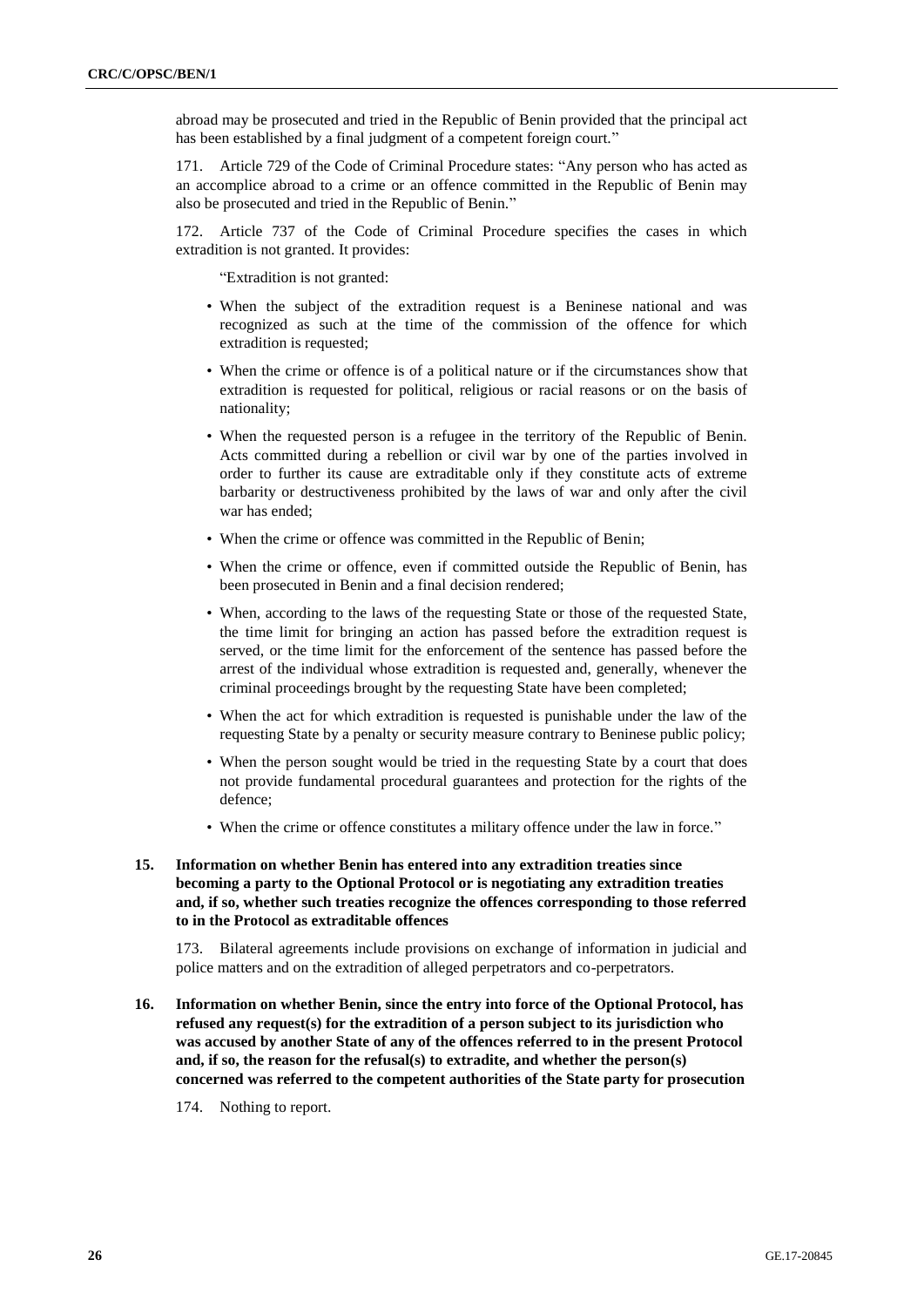**17. Description of the legal basis, including international agreements, for cooperation with other States parties with regard to investigations and criminal and extradition proceedings brought with regard to the offences referred to by the Protocol, and the policy and practice of the State party with regard to such cooperation, including examples of cases in which it has cooperated with other States parties and any significant difficulties it has experienced in obtaining the cooperation of other States parties**

175. In this regard, article 147 of the Constitution of Benin provides that "Treaties or agreements duly ratified shall, upon publication, prevail over laws, subject, for each agreement or treaty, to its application by the other party." (Add the ECOWAS agreement.)

176. In this regard, article 14 et seq. of the Multilateral Cooperation Agreement to Combat Trafficking in Persons, especially Women and Children, in West and Central Africa provide:

"Mutual legal assistance measures: consistent with the laws and regulations in force in their States, the Contracting Parties shall take the necessary measures to afford one another assistance in the search, pursuit and arrest of persons involved in trafficking in persons.

Assistance in this regard shall include as a minimum:

(a) Identifying and tracing persons suspected of trafficking in persons or of abetting the commission of the offence or a related offence;

- (b) Identifying and tracing victims;
- (c) Effecting service of judicial documents;
- (d) Taking evidence or statements from persons;

(e) Executing searches and seizures, and the freezing and confiscation of proceeds and instrumentalities of crime;

(f) Providing originals or certified copies of relevant documents and records, including government, bank, financial, corporate or business records;

- (g) Examining objects and sites;
- (h) Providing information, evidentiary items and expert evaluations;
- (i) Facilitating the voluntary attendance of witnesses;

(j) Effecting a temporary transfer of persons in custody to appear as a witness in the requesting State;

(k) Assuring protection for and the delivery of care and social welfare services for victims of trafficking, assisting with investigations and prosecutions;

(l) Producing judicial or official records;

(m) Identifying or tracing proceeds of crime, property, instrumentalities or other things for evidentiary purposes;

(n) The arrest or detention of any person with a view to the extradition of that person;

(o) The enforcement in the requested State of criminal judgments imposed in the requesting State party except to the extent permitted by the laws of the requested Party."

177. Articles 722 and 723 of the Code of Criminal Procedure establish judicial cooperation measures with the International Criminal Court and the conditions for the collection and preservation of evidence.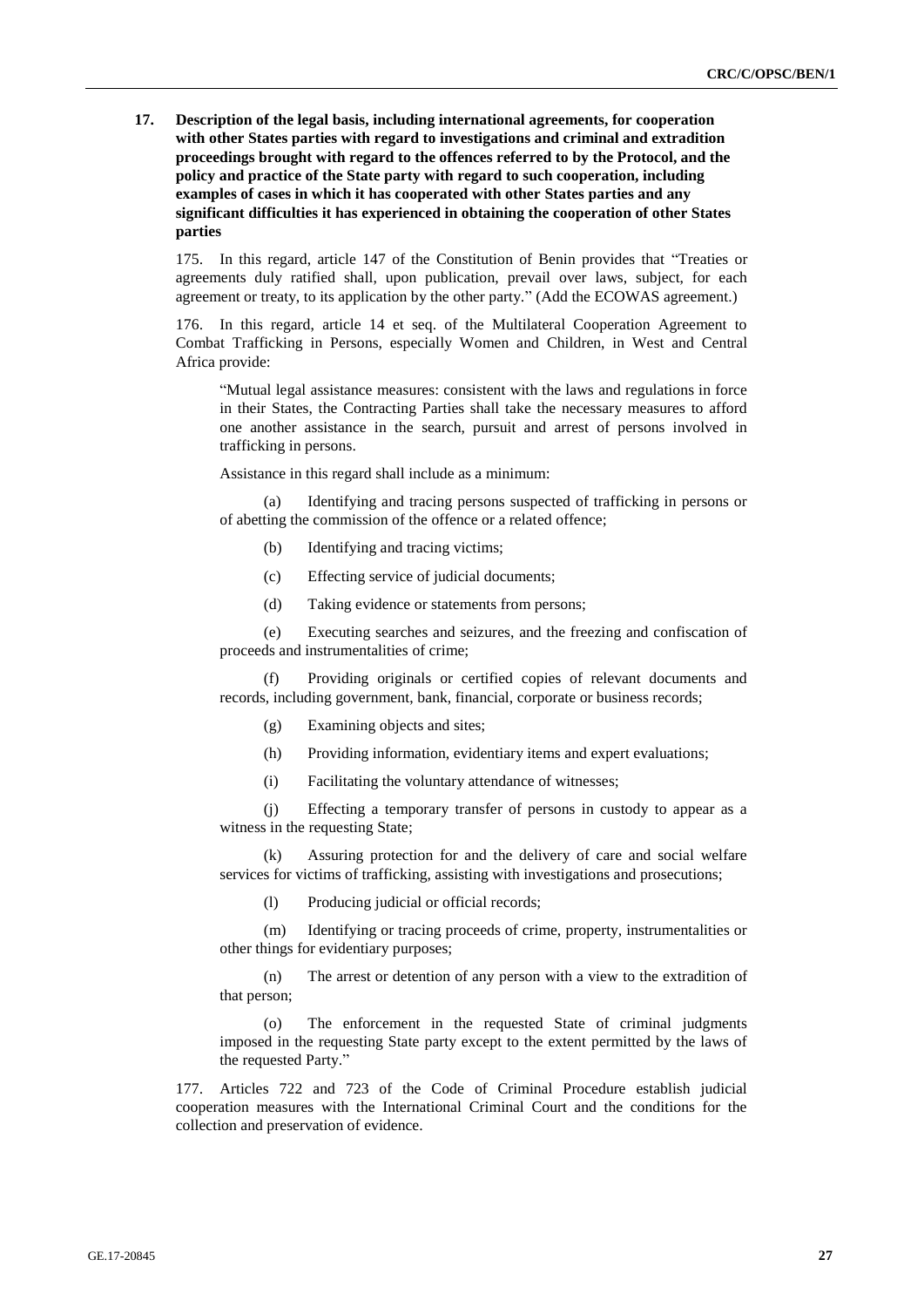# **VI. Protection of the rights of victims (arts. 8 and 9 (3) and (4))**

**Information on the measures adopted by the State party to implement article 8 of the Protocol with a view to ensuring that the rights and best interests of children who have been the victims of the practices prohibited under the present Protocol are fully recognized, respected and protected at all stages of criminal investigations and proceedings which concern them. States also may wish to describe any efforts made to implement the Guidelines on Justice in Matters involving Child Victims and Witnesses of Crime adopted by the Economic and Social Council in 2005**

178. In Benin, the support system for children is based on a multidisciplinary approach with a view to providing comprehensive care.

Article 132 et seq. of the Children's Code, which is currently being promulgated, provides for the establishment of child protection institutions.

180. In addition, the following institutions are responsible for implementing protection policy:

- The Ministry of the Interior, Public Security and Religious Affairs is responsible for the National Police and has a number of decentralized bodies tasked with the provision of justice services. These include the Central Office for the Protection of Minors and Families and for the Prevention of Human Trafficking (formerly the Brigade for the Protection of Minors), which is based in Cotonou but has nationwide jurisdiction. The Office has a reception and transit centre for child victims and children involved in investigations and it is responsible for the protection of minors and families and for the prevention of human trafficking. In addition, there are police stations and gendarmeries throughout the country from where judicial police officers conduct criminal investigations.
- The Ministry of Justice is responsible for the administration of juvenile justice. Within the Ministry, the Office for the Judicial Protection of Children and Youth is responsible for coordinating the national policy on child justice and for overseeing child and adolescent protection centres. In addition, the Prison Administration and Social Welfare Department provides support for minors in prison and intervenes to assist mothers imprisoned with their children. The Department for Civil and Criminal Cases is responsible for managing the operation of the courts under the supervision of the Secretary-General of the Ministry.
- The Ministry of Family Affairs is legally mandated to develop child policy and at the same time to coordinate action for children and to support and meet the needs of vulnerable children, especially children with disabilities and orphans. It operates mainly through the Directorate for Family and Children's Affairs and the Directorate for Social Affairs and National Solidarity. The Directorate for Family and Children's Affairs has two departments: one in charge of child protection and reintegration and the other in charge of the reintegration of child victims of trafficking.
- The Directorate for the Rehabilitation and Integration of Persons with Disabilities and the Directorate for the Advancement of Women and Gender Equality also work to promote children's rights. Lastly, the Ministry of Family Affairs operates the Social Development Support Fund. All the above-mentioned bodies are represented at the departmental level by six (6) departmental directorates, which oversee a total of eighty-five (85) social welfare centres nationwide.
- The Ministry of Labour is responsible for employment and occupational safety policy and is therefore the lead agency for child protection in the workplace. The Directorate General for Labour, within the Ministry, is responsible for coordinating the work of the national steering committee to combat child labour, working in close cooperation with ILO.